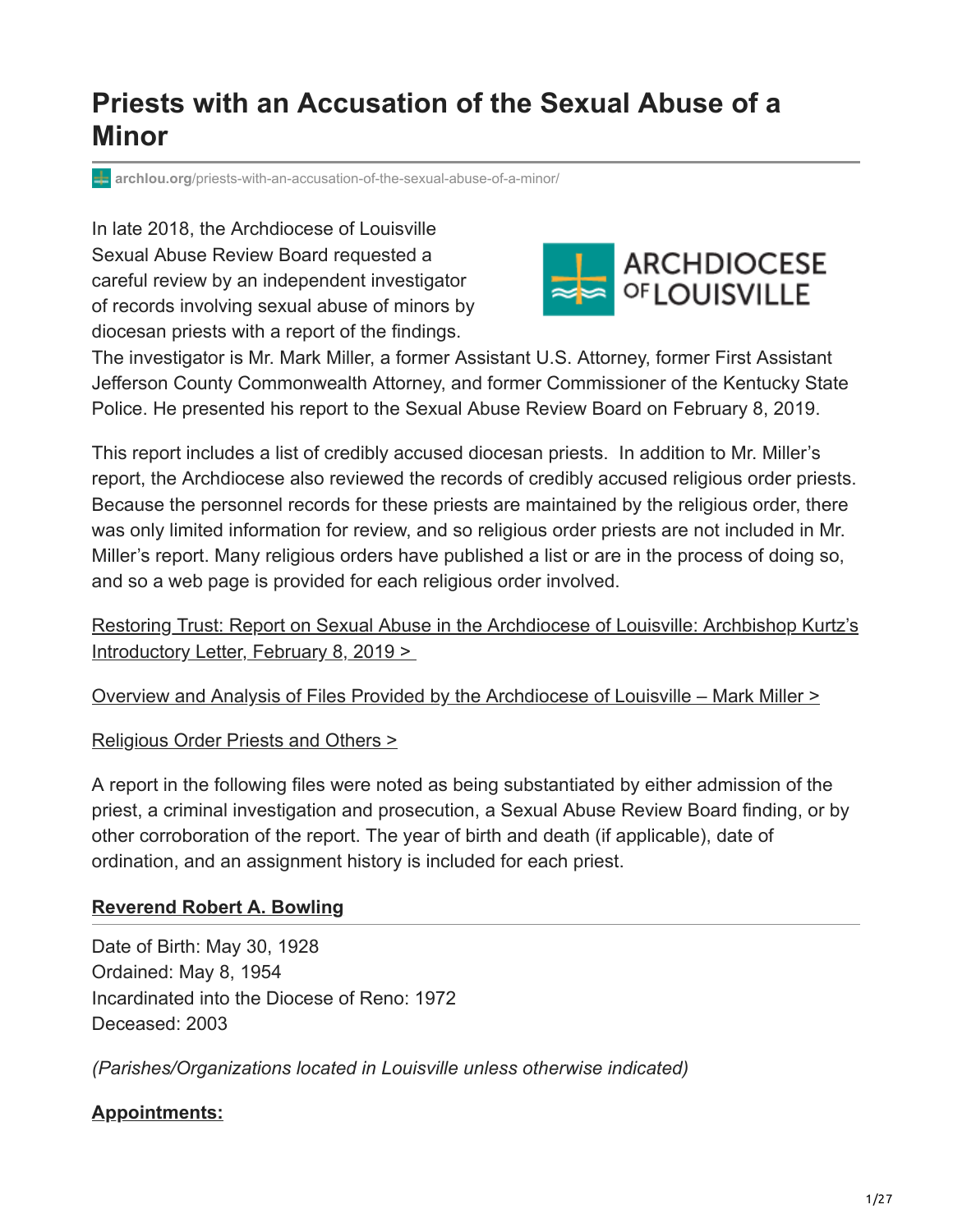| August 1954    | <b>Associate Pastor</b> | Saint Rita Parish               |
|----------------|-------------------------|---------------------------------|
| July 1957-1959 | Chaplain                | Saint Joseph Preparatory School |
| August 1959    | <b>Associate Pastor</b> | Holy Cross Parish, Loretto, KY  |
| August 1965    | <b>Associate Pastor</b> | <b>Guardian Angels Parish</b>   |
| 1972           | Excardinated            | Diocese of Reno, NV             |

## **[Reverend Joseph E. Carrico](#page-1-0)**

<span id="page-1-0"></span>Date of Birth: June 23, 1940 Ordained: May 20, 1967 Left priesthood and laicized by Holy See: 1974

*(Parishes/Organizations located in Louisville unless otherwise indicated)*

| <b>Appointments:</b> |  |
|----------------------|--|
|                      |  |

| <b>June 1967</b>  | <b>Associate Pastor</b> | Saint Barnabas Parish                 |
|-------------------|-------------------------|---------------------------------------|
| January 1970      | <b>Associate Pastor</b> | Saint Helen Parish                    |
| <b>April 1971</b> | <b>Associate Pastor</b> | Saint Catherine Parish, New Haven, KY |
| May 1974          | Leave of Absence        |                                       |
| September 1974    | Laicized                |                                       |

## **[Reverend Daniel C. Clark](#page-1-1)**

<span id="page-1-1"></span>Date of Birth: May 1, 1948 Ordained: May 24, 1980 Convicted and incarcerated: 1988 (Received no further assignments) Removed from ministry, per Charter: 2002 Additional charges of child abuse brought again: 2002 Dismissed from the priesthood by the Holy See: 2004.

*(Parishes/Organizations located in Louisville unless otherwise indicated)*

| June 1980 Associate Pastor   Saint Rita Parish |                                                                    |
|------------------------------------------------|--------------------------------------------------------------------|
|                                                | June 1982 Associate Pastor   Saint Dominic Parish, Springfield, KY |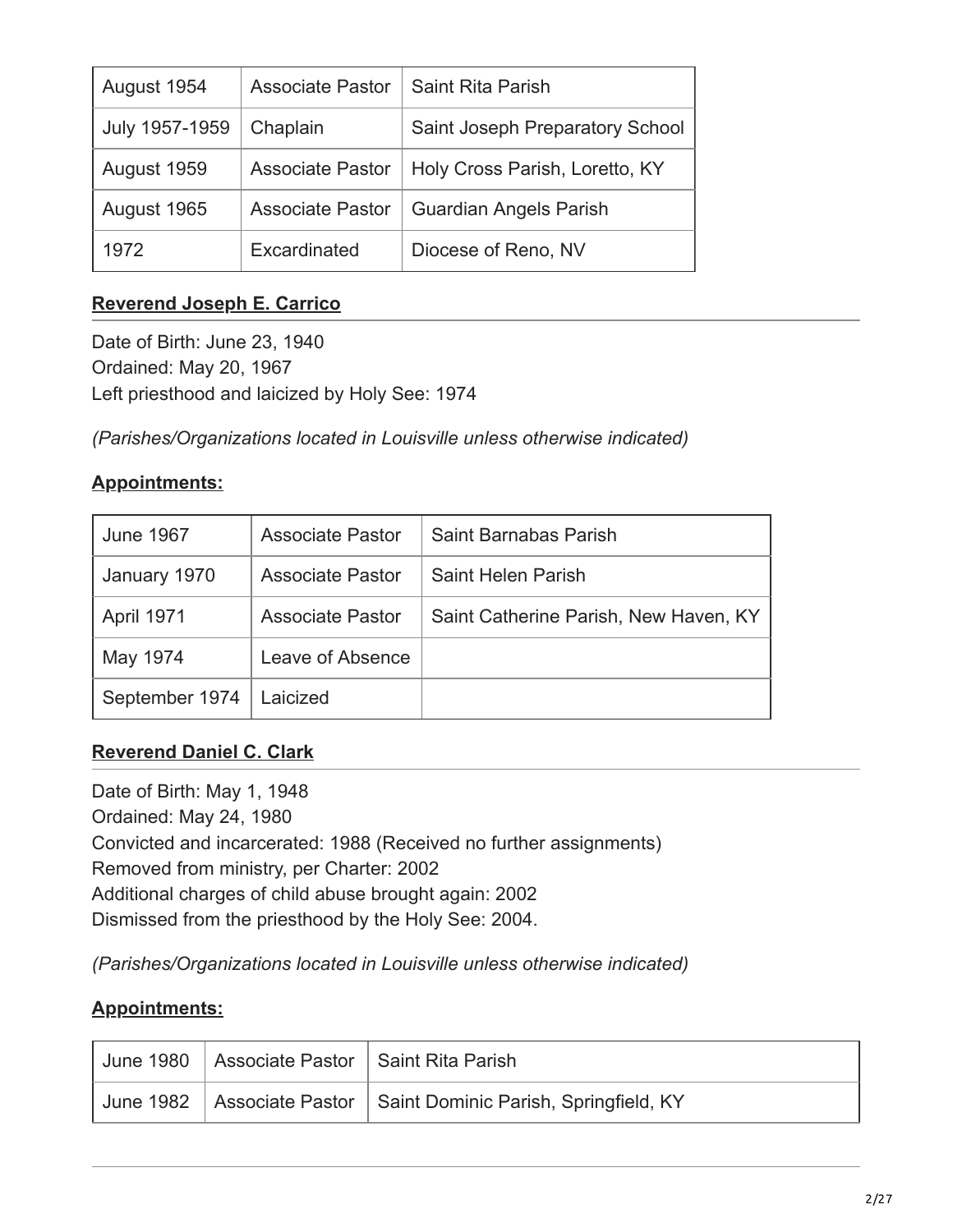| <b>June 1983</b>          | <b>Associate Pastor</b>      | Saint John Vianney Parish and Saint Leo the Great<br>Parish                                                                                           |
|---------------------------|------------------------------|-------------------------------------------------------------------------------------------------------------------------------------------------------|
| August<br>1985            | Leave of<br>Absence          |                                                                                                                                                       |
| September<br>1986         | Student/Chaplain             | Student, Highlands Baptist Hospital for Clinical Pastoral<br>Education and Chaplain, Holy Cross Brothers'<br>Residence                                |
| October<br>1986           | Chaplain/Student             | Chaplain, Highlands Baptist Hospital while continuing as<br>CPE Student at Highlands Baptist Hospital and<br>Chaplain, Holy Cross Brothers' Residence |
| June<br>1987-June<br>1988 | Associate<br>Pastor/Chaplain | Saints Simon and Jude Parish while continuing on as<br>Chaplain, Highlands Baptist Hospital                                                           |

## **[Reverend Thomas P. Creagh](#page-2-0)**

<span id="page-2-0"></span>Date of Birth: December 19, 1941 Ordained: May 20, 1967 Removed from ministry: 2002. Dismissed from priesthood by the Holy See: 2004 Deceased: 2008

*(Parishes/Organizations located in Louisville unless otherwise indicated)*

| <b>June 1967</b> | Associate Pastor        | Saint Margaret Mary Parish                      |
|------------------|-------------------------|-------------------------------------------------|
| August 1967      | <b>Associate Pastor</b> | Saint Francis of Assisi Parish, St. Francis, KY |
| September 1970   | Administrator           | Holy Family Cathedral, Anchorage, AK            |
| <b>June 1972</b> | Pastor                  | Holy Rosary Parish, Dillingham, AK              |
| October 1973     | <b>Associate Pastor</b> | Saint Vincent dePaul Parish                     |
| <b>June 1974</b> | Associate Pastor        | Our Lady of Lourdes Parish                      |
| <b>June 1978</b> | <b>Associate Pastor</b> | <b>Saint Leonard Parish</b>                     |
| <b>June 1980</b> | Pastor                  | Saint Albert the Great Parish                   |
| February 1985    |                         | Diocese of Venice, FL                           |
| January 1987     | Administrator           | Saint Mary Parish, Hillview, KY                 |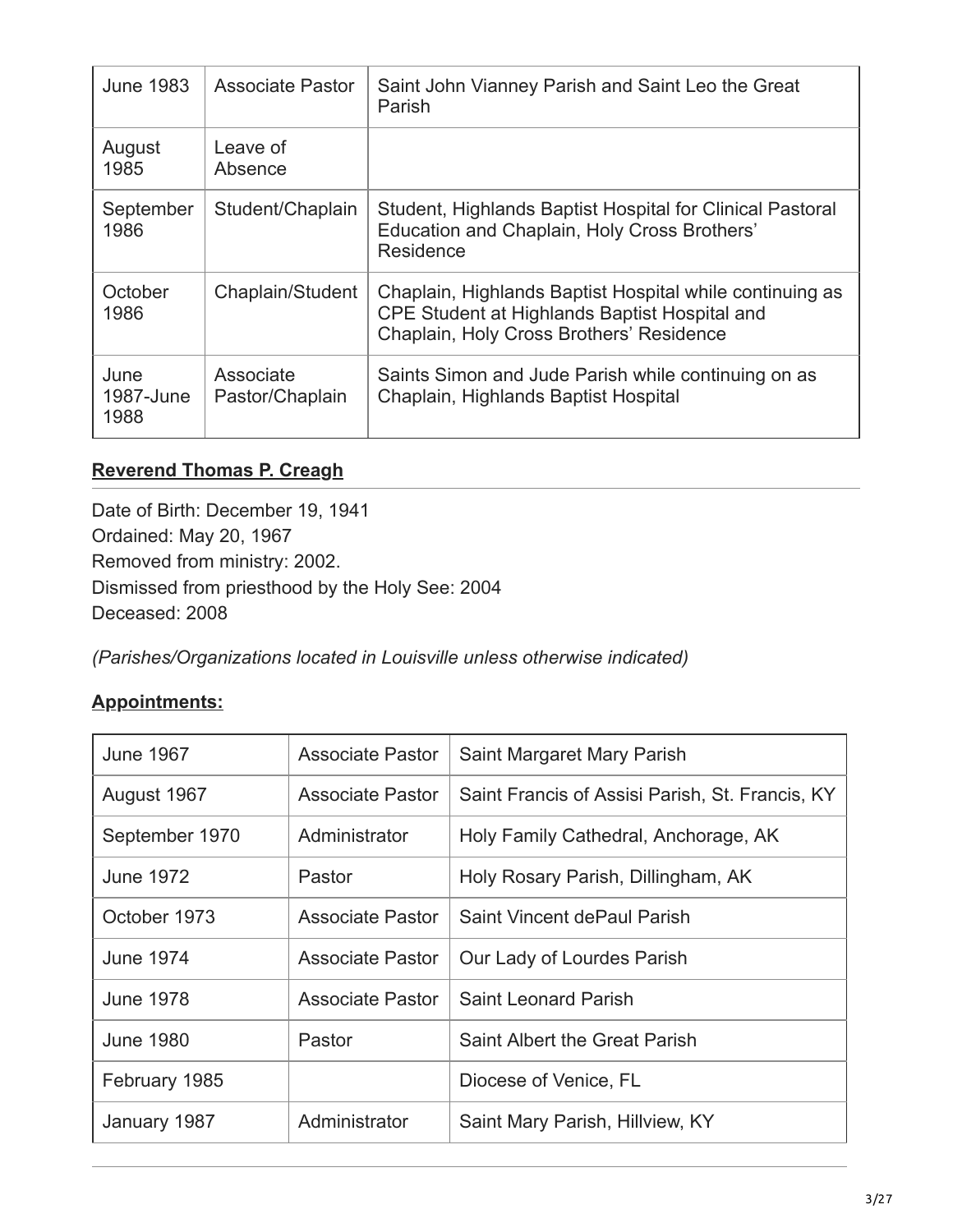| June 1987                   | Pastor | <sup>'</sup> Saint Ignatius Parish |
|-----------------------------|--------|------------------------------------|
| June 1999-May 2002   Pastor |        | <b>Holy Family Parish</b>          |

## **[Reverend C. Patrick Creed](#page-3-0)**

<span id="page-3-0"></span>Date of Birth: March 13, 1926 Ordained: May 1951 Deceased: 2001

*(Parishes/Organizations located in Louisville unless otherwise indicated)*

| August<br>1951                | <b>Associate Pastor</b> | Holy Name Parish                                                                                                            |
|-------------------------------|-------------------------|-----------------------------------------------------------------------------------------------------------------------------|
| August<br>1960                | <b>Associate Pastor</b> | Saint Aloysius Parish, Payne Street                                                                                         |
| August<br>1965                | <b>Associate Pastor</b> | <b>Saint Basil Parish</b>                                                                                                   |
| November<br>1966              | <b>Associate Pastor</b> | Saint John Vianney Parish                                                                                                   |
| June<br>1967                  | Pastor                  | Saint Bernard Parish, Clementsville, KY                                                                                     |
| June<br>1969                  | Pastor                  | Saint Francis of Assisi Parish, St. Francis, KY                                                                             |
| June<br>1973                  | Pastor                  | Saint Margaret Mary Parish                                                                                                  |
| June<br>1980                  | Pastor/Administrator    | Pastor, Our Lady of Perpetual Help Parish,<br>Campbellsville, KY and Administrator, Holy Redeemer<br>Parish, Greensburg, KY |
| June<br>1991                  | Pastor/Administrator    | Pastor, Saint Joseph Proto-Cathedral, Bardstown, KY<br>and Administrator, Saint Monica Parish, Bardstown,<br>KY             |
| August<br>1993                | Sabbatical              |                                                                                                                             |
| June<br>1994-<br>June<br>1995 | Chaplain                | Nazareth Motherhouse, Nazareth, KY                                                                                          |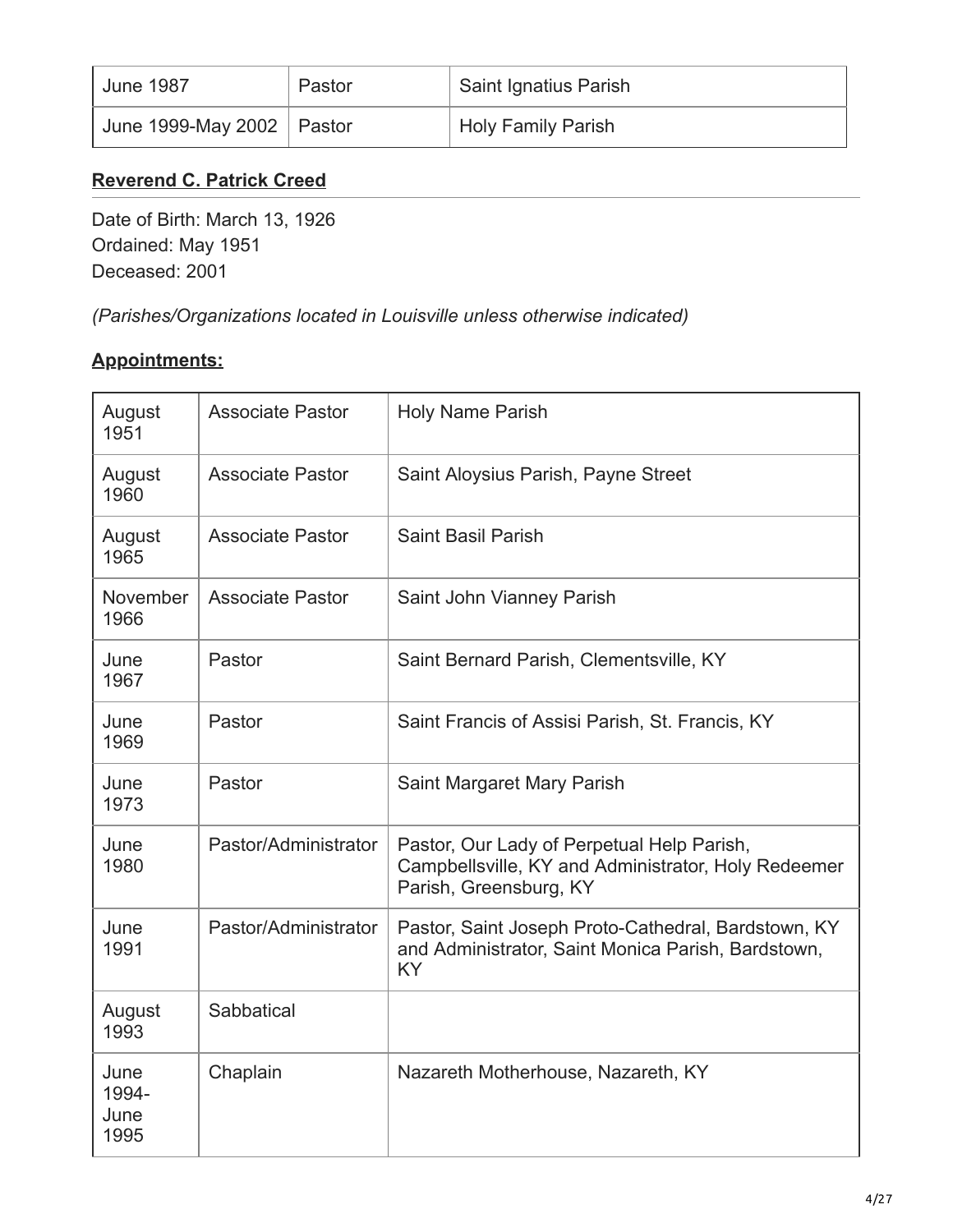| June<br>1995 | Retired                 |                                                      |
|--------------|-------------------------|------------------------------------------------------|
| June         | <b>Senior Associate</b> | Saint Brigid Parish, Vine Grove, KY and Saint Martin |
| 1997         | Pastor                  | of Tours, Flaherty, KY                               |
| June         | <b>Senior Associate</b> | Saint Aloysius Parish, Shepherdsville, KY and Saint  |
| 1998         | Pastor                  | Benedict Parish, Lebanon Junction, KY                |

## **[Reverend Robert J. Dollinger](#page-4-0)**

<span id="page-4-0"></span>Date of Birth: May 1, 1927 Ordained: May 8, 1954 Removed from public ministry: 1994 Removed from ministry, per Charter: 2002 Directed to lead a life of prayer and penance by the Holy See: 2004 Deceased: 2012

*(Parishes/Organizations located in Louisville unless otherwise indicated)*

| <b>June 1954</b>                | Associate<br>Pastor          | Saint Leo the Great Parish                                                                                     |
|---------------------------------|------------------------------|----------------------------------------------------------------------------------------------------------------|
| August 1954                     | Associate<br>Pastor          | Saint Joseph Proto-Cathedral                                                                                   |
| December<br>1957-July<br>1962   | Associate<br>Chaplain        | Saint Joseph Infirmary, Bardstown, KY                                                                          |
| <b>July 1962</b>                | <b>III/Recovery</b>          | <b>Saint Athanasius Parish</b>                                                                                 |
| August<br>1962-<br>August 1965  | Associate<br>Chaplain        | Saint Joseph Infirmary, Bardstown, KY                                                                          |
| October<br>1963-<br>August 1973 | Chaplain                     | Archdiocesan Scout program                                                                                     |
| August 1965                     | Associate<br>Pastor/Chaplain | Associate Pastor, Mother of Good Counsel Parish while<br>continuing on as Chaplain, Archdiocesan Scout program |
| <b>June 1967</b>                | Associate<br>Pastor/Chaplain | Associate Pastor, Saint Helen Parish while continuing<br>on as Chaplain, Archdiocesan Scout program            |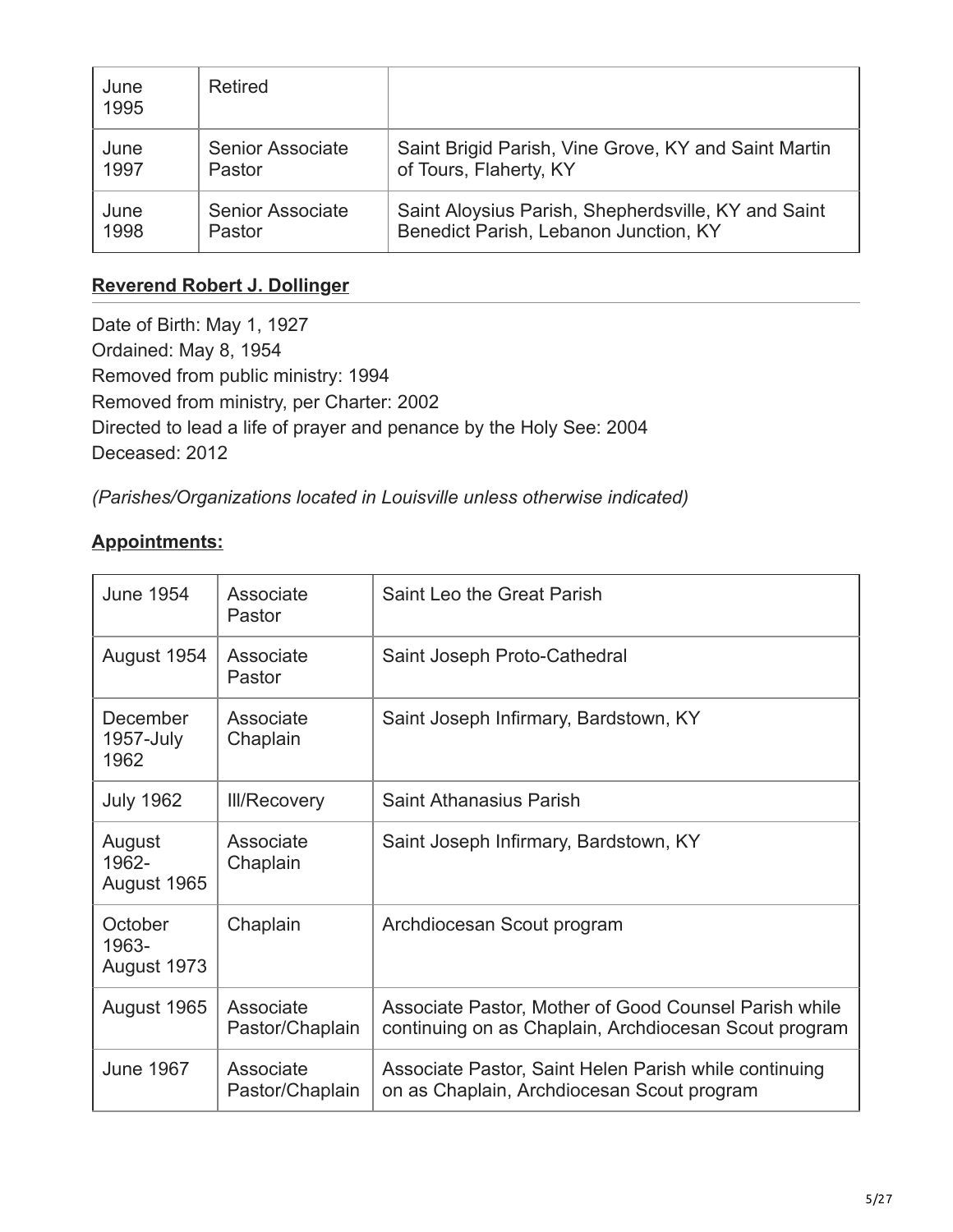| September<br>1967              | Associate<br>Pastor/Chaplain                     | Associate Pastor, Saint Leo the Great Parish while<br>continuing on as Chaplain, Archdiocesan Scout program     |
|--------------------------------|--------------------------------------------------|-----------------------------------------------------------------------------------------------------------------|
| <b>June 1970</b>               | Pastor/Chaplain                                  | Saint Thomas Parish, Bardstown, KY while continuing<br>on as Chaplain, Archdiocesan Scout program               |
| <b>June 1978</b>               | Associate<br>Pastor/Spiritual<br><b>Director</b> | Associate Pastor, Saint Augustine Parish, Lebanon, KY<br>while also serving as Spiritual Director, Lebanon Area |
| June 1978-<br><b>June 1983</b> | Spiritual<br><b>Director</b>                     | Lebanon Area                                                                                                    |
| <b>June 1983</b>               | Associate<br>Pastor                              | Our Lady of Perpetual Help Parish, Campbellsville, KY<br>and Holy Redeemer Parish, Greensburg, KY               |
| September<br>1983              | Outside of<br><b>Diocese</b>                     |                                                                                                                 |

## **[Reverend John Elder](#page-5-0)**

<span id="page-5-0"></span>Date of Birth: October 18, 1915 Ordained: June 7, 1941 Deceased: 1993

*(Parishes/Organizations located in Louisville unless otherwise indicated)*

# **Appointments:**

| August 1941           | Associate Pastor        | Saint Augustine Parish, Lebanon, KY |
|-----------------------|-------------------------|-------------------------------------|
| October 1948          | <b>Associate Pastor</b> | <b>Holy Spirit Parish</b>           |
| August 1952           | <b>Associate Pastor</b> | <b>Holy Name Parish</b>             |
| January 1959          | Pastor                  | Saint John Parish                   |
| <b>June 1968</b>      | Pastor                  | Church of Our Lady Parish           |
| <b>June 1970</b>      | Pastor                  | Our Lady Help of Christians Parish  |
| <b>June 1972</b>      | <b>Associate Pastor</b> | Saint Barnabas Parish               |
| <b>June 1974</b>      | <b>Associate Pastor</b> | Saint Pius X Parish                 |
| August 1985- May 1998 | Chaplain                | Sacred Heart Home                   |
| May 1990              | <b>Retired</b>          |                                     |

## **[Reverend Bruce Ewing](#page-6-0)**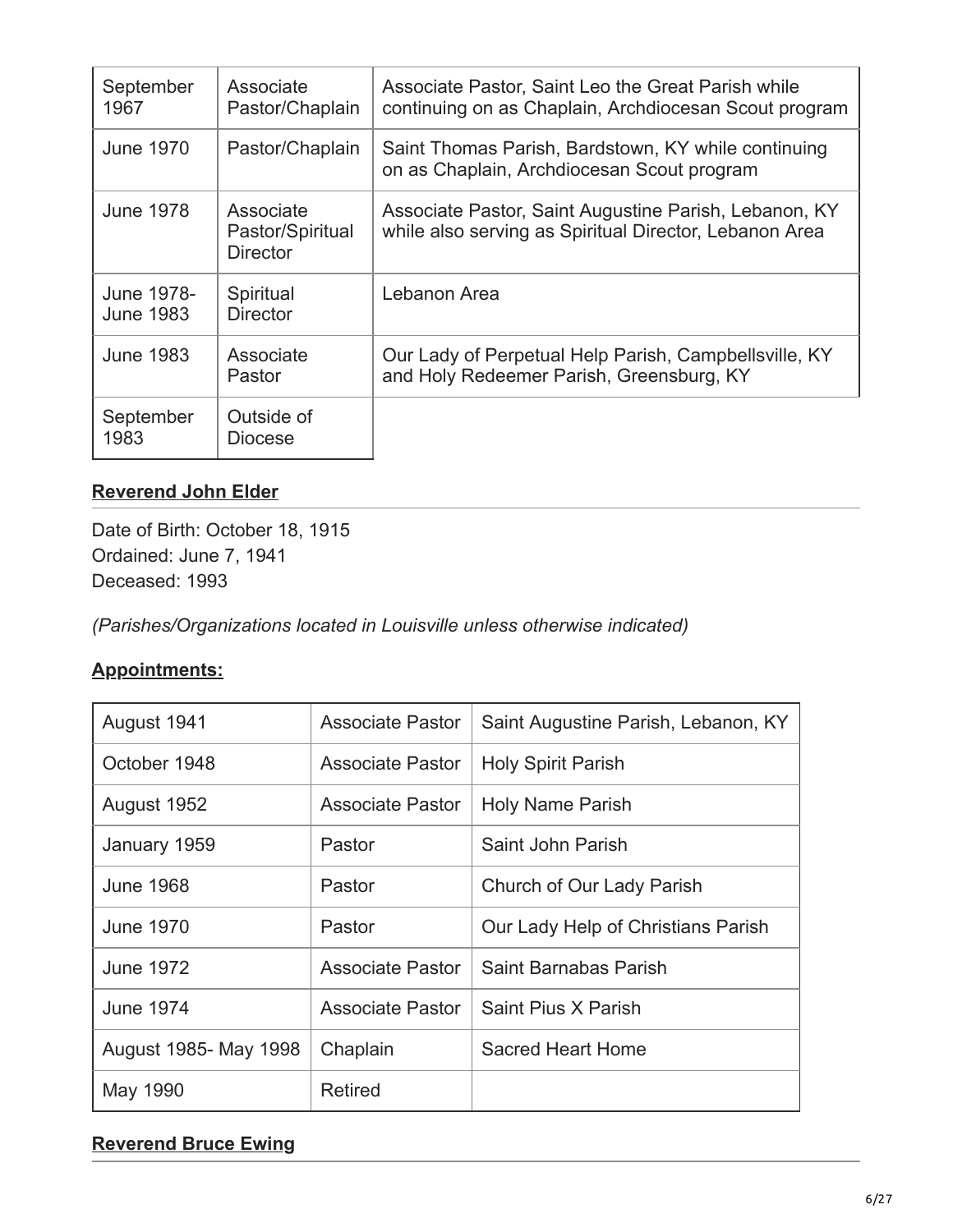<span id="page-6-0"></span>Ordained: May 25, 1974 Left priesthood: 1977 Convicted of child abuse: 2003 Dismissed from priesthood by the Holy See: 2004 Deceased: 2021

*(Parishes/Organizations located in Louisville unless otherwise indicated)*

## **Appointments:**

| June 1974 |                                  | Associate Pastor   Saint Vincent dePaul Parish |
|-----------|----------------------------------|------------------------------------------------|
|           | December 1977   Leave of Absence |                                                |

## **[Reverend James E. Hargadon](#page-6-1)**

<span id="page-6-1"></span>Date of Birth: April 13, 1928 Ordained: March 26, 1955 Removed from ministry: 2002. Convicted and incarcerated: 2004 Deceased: 2005 (After being directed by the Holy See to lead life of prayer and penance)

*(Parishes/Organizations located in Louisville unless otherwise indicated)*

| <b>July 1955</b>           | <b>Associate Pastor</b>    | Saint Augustine Parish, Lebanon, KY                  |
|----------------------------|----------------------------|------------------------------------------------------|
| March 1958                 | <b>Associate Pastor</b>    | Saint Thomas More Parish                             |
| November 1964              | Missionary                 | Peru                                                 |
| <b>July 1972</b>           | <b>Associate Pastor</b>    | Our Mother of Sorrows Parish                         |
| September 1974             | Pastor                     | Saint Polycarp Parish                                |
| <b>June 1984</b>           | Pastor                     | <b>Saint Edward Parish</b>                           |
| June 1993                  | Pastor                     | Saint Francis Xavier Parish, Mount<br>Washington, KY |
| <b>June 1998</b>           | <b>Retired</b>             |                                                      |
| February 1999-June<br>1999 | Sacramental<br>Moderator   | Holy Rosary Parish, Springfield, KY                  |
| June 1999-May 2002         | Senior Associate<br>Pastor | Saint Patrick Parish, Eastwood, KY                   |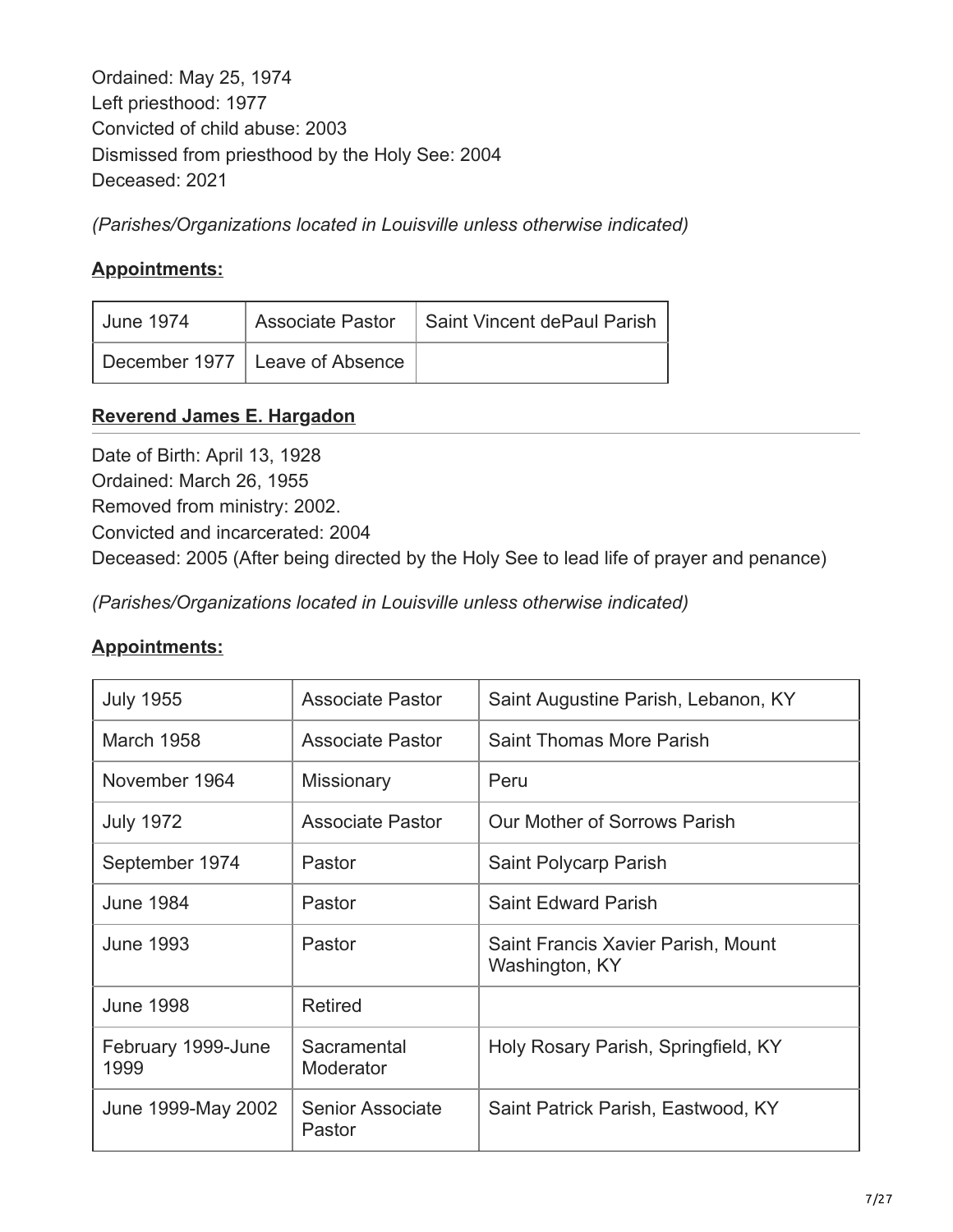## **[Reverend R. Joseph Hemmerle](#page-7-0)**

<span id="page-7-0"></span>Date of Birth: March 27, 1942 Ordained: May 20, 1967 Removed from ministry: 2002 (Pending investigation and returned to ministry in 2002) Removed from ministry again: 2014 Convicted and incarcerated: 2016/2017 Continues to be removed from ministry (Pending final action of Holy See)

*(Parishes/Organizations located in Louisville unless otherwise indicated)*

#### **Appointments:**

| <b>June 1967</b>                      | Associate Pastor, pro<br>tempore          | <b>Saint Timothy Parish</b>                                                               |
|---------------------------------------|-------------------------------------------|-------------------------------------------------------------------------------------------|
| <b>July 1967</b>                      | Teacher/Associate<br>Pastor, in Residence | Teacher, Trinity High School and Associate<br>Pastor, in Residence, Saint Barnabas Parish |
| <b>July 1967-</b><br>February<br>2002 | <b>Teacher</b>                            | <b>Trinity High School</b>                                                                |
| October<br>1967                       | <b>Associate Pastor</b>                   | Saint John Parish                                                                         |
| January<br>1969                       | <b>Associate Pastor</b>                   | Saint Raphael Parish                                                                      |
| September<br>1970-2001                | <b>Director</b>                           | <b>Camp Tall Trees</b>                                                                    |
| October<br>1982                       | <b>Associate Pastor</b>                   | Saint Bartholomew Parish                                                                  |
| February<br>2002                      | <b>Administrative Leave</b>               |                                                                                           |
| September<br>2002                     | <b>Associate Pastor</b>                   | Saint Joseph Proto-Cathedral, Bardstown, KY                                               |
| June 2003-<br>May 2014                | Pastor                                    | Saint Francis Assisi Parish, St. Francis, KY and<br>Holy Cross Parish, Holy Cross, KY     |

## **[Reverend Joseph T. Herp](#page-7-1)**

<span id="page-7-1"></span>Date of Birth: June 14, 1946 Ordained: May 26, 1973 Removed from ministry: 2002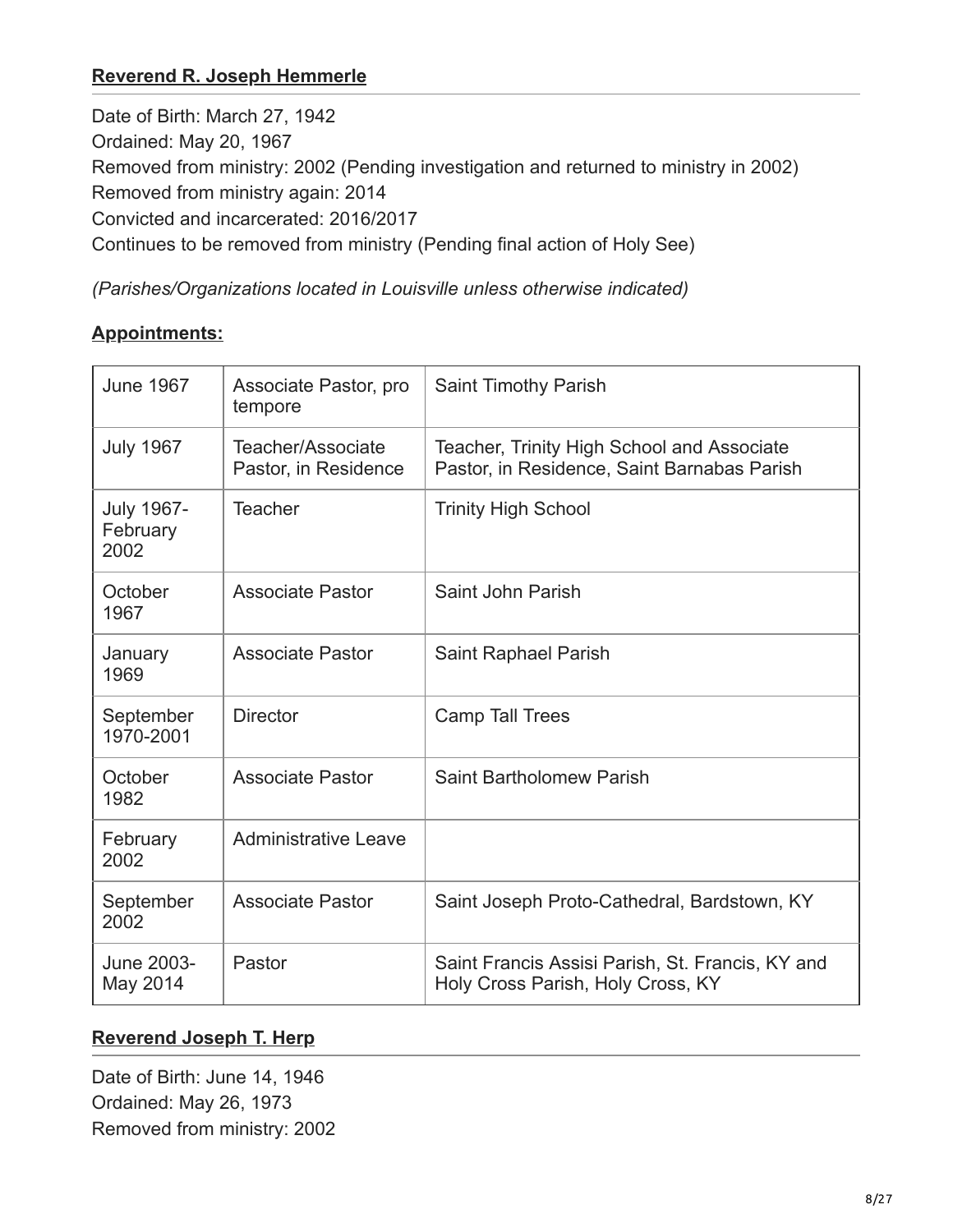# *(Parishes/Organizations located in Louisville unless otherwise indicated)*

| <b>June 1973</b>            | <b>Associate Pastor</b>                                    | Saint Pius X Parish                                                                                                                                |
|-----------------------------|------------------------------------------------------------|----------------------------------------------------------------------------------------------------------------------------------------------------|
| <b>June 1975</b>            | <b>Associate Pastor</b>                                    | Our Lady of Lourdes Parish                                                                                                                         |
| August<br>1978              | <b>Associate Pastor/Part</b><br><b>Time Chaplain</b>       | Part Time Chaplain, Sacred Heart Academy while<br>continuing on as Associate Pastor, Our Lady of<br>Lourdes Parish                                 |
| August<br>1978-June<br>1980 | Part Time Chaplain                                         | <b>Sacred Heart Academy</b>                                                                                                                        |
| March<br>1980               | Associate<br>Pastor/Chaplain/ Part<br><b>Time Chaplain</b> | Chaplain, Louisville Police while continuing on as<br>Associate Pastor, Our Lady of Lourdes Parish and<br>Part Time Chaplain, Sacred Heart Academy |
| <b>June 1980</b>            | Administrator/Chaplain                                     | Administrator, Saint William Parish while continuing<br>on as Chaplain, Louisville Police                                                          |
| March<br>1980-1992          | Chaplain                                                   | Louisville Police                                                                                                                                  |
| November<br>1981            | Administrator/Chaplain                                     | Administrator, Saint Ann Parish while continuing on<br>as Chaplain, Louisville Police and Administrator,<br><b>Saint William Parish</b>            |
| <b>June 1983</b>            | Pastor/Chaplain                                            | Pastor, Saint Ann Parish while continuing on as<br>Chaplain, Louisville Police                                                                     |
| March<br>1988               | Leave of Absence                                           |                                                                                                                                                    |
| <b>June 1990</b>            | Associate<br>Pastor/Chaplain                               | Associate Pastor, Saint Elizabeth of Hungary<br>Parish while continuing on as Chaplain, Louisville<br>Police                                       |
| February<br>1992            | Administrator/Chaplain                                     | Administrator, Saint George Parish while continuing<br>on as Chaplain, Louisville Police                                                           |
| <b>June 1992</b>            | <b>Proposed Pastor</b>                                     | <b>Ascension Parish</b>                                                                                                                            |
| June<br>1992-July<br>1992   | In Residence                                               | <b>Carmelite Monastery</b>                                                                                                                         |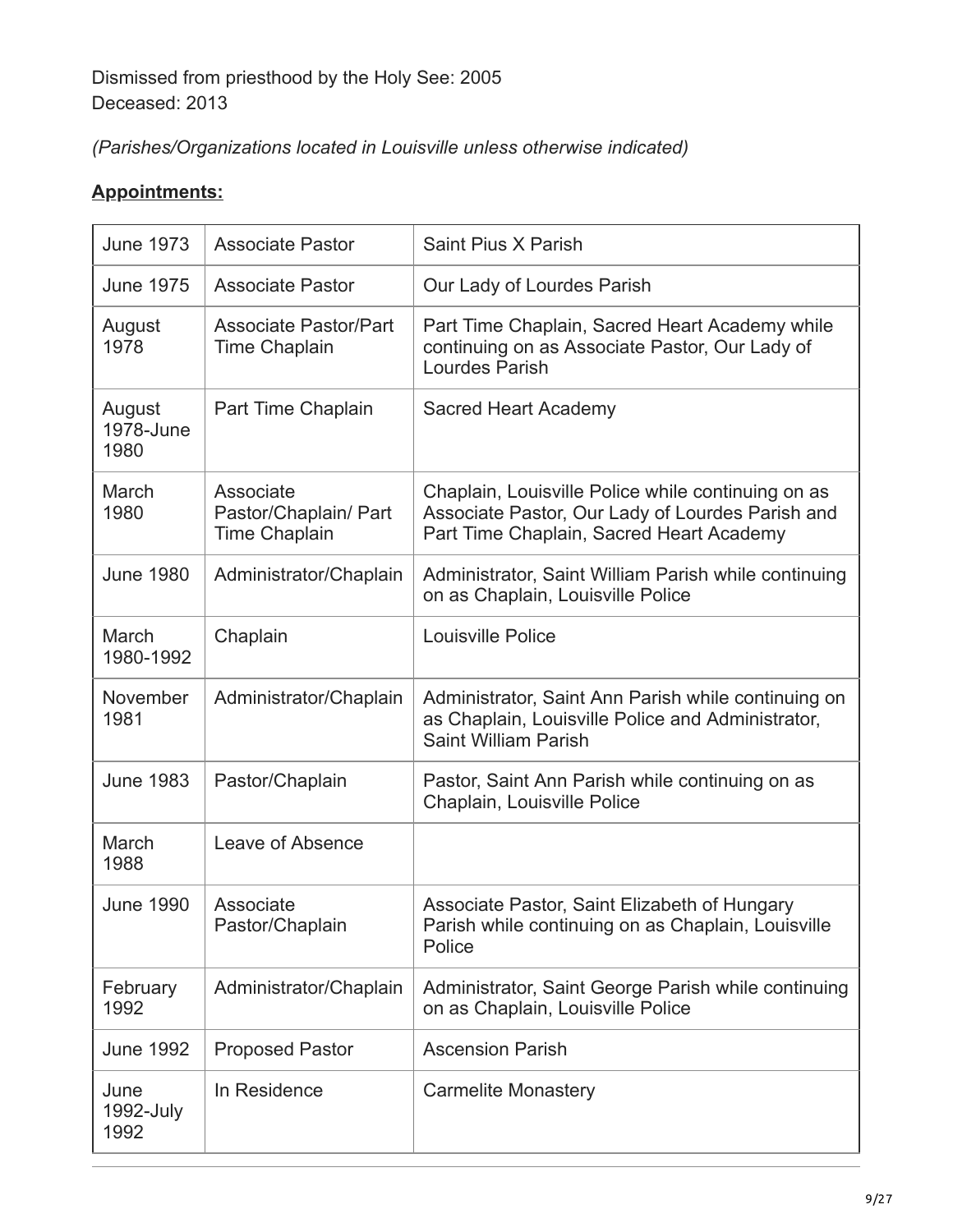| <b>July 1992-</b><br><b>June 1993</b> | In Residence                                    | Saint Philip Neri Parish                                                                                                      |
|---------------------------------------|-------------------------------------------------|-------------------------------------------------------------------------------------------------------------------------------|
| <b>June 1993</b>                      | Pastor                                          | <b>Incarnation Parish</b>                                                                                                     |
| <b>July 1994</b>                      | Pastor/Region<br>Representative                 | Elected to Priests' Council while continuing as<br>Pastor, Incarnation Parish                                                 |
| September<br>1994                     | Pastor/Region<br>Representative/Co-<br>Chaplain | Co-Chaplain, Holy Cross High School, while<br>continuing on as Pastor, Incarnation Parish and<br><b>Region Representative</b> |
| September<br>1994-June<br>2000        | Co-Chaplain                                     | <b>Holy Cross High School</b>                                                                                                 |
| 1999                                  | Pastor/Chaplain                                 | Pastor, Incarnation Parish and Chaplain, Jefferson<br>Co. Sheriff's Office                                                    |
| 1999-May<br>2002                      | Chaplain                                        | Jefferson County Sheriff's Office                                                                                             |
| June<br>2000-May<br>2002              | Pastor/Chaplain                                 | Pastor, Saint Leonard Parish while continuing on<br>as Chaplain, Jefferson Co. Sheriff's Office                               |

## **[Reverend Herman J. Lammers](#page-9-0)**

<span id="page-9-0"></span>Date of Birth: February 8, 1907 Ordained: May 21, 1932 Deceased: 1986

*(Parishes/Organizations located in Louisville unless otherwise indicated)*

| August<br>1932                   | <b>Associate Pastor</b>               | Cathedral of the Assumption Parish                                                                       |
|----------------------------------|---------------------------------------|----------------------------------------------------------------------------------------------------------|
| October<br>1937-<br>June<br>1976 | Director/Executive<br><b>Director</b> | Director, Catholic Charities of the Archdiocese and<br>Executive Director, The Catholic Charities Agency |
| November<br>1937                 | Pastor                                | Holy Trinity Parish, Fredericktown, KY                                                                   |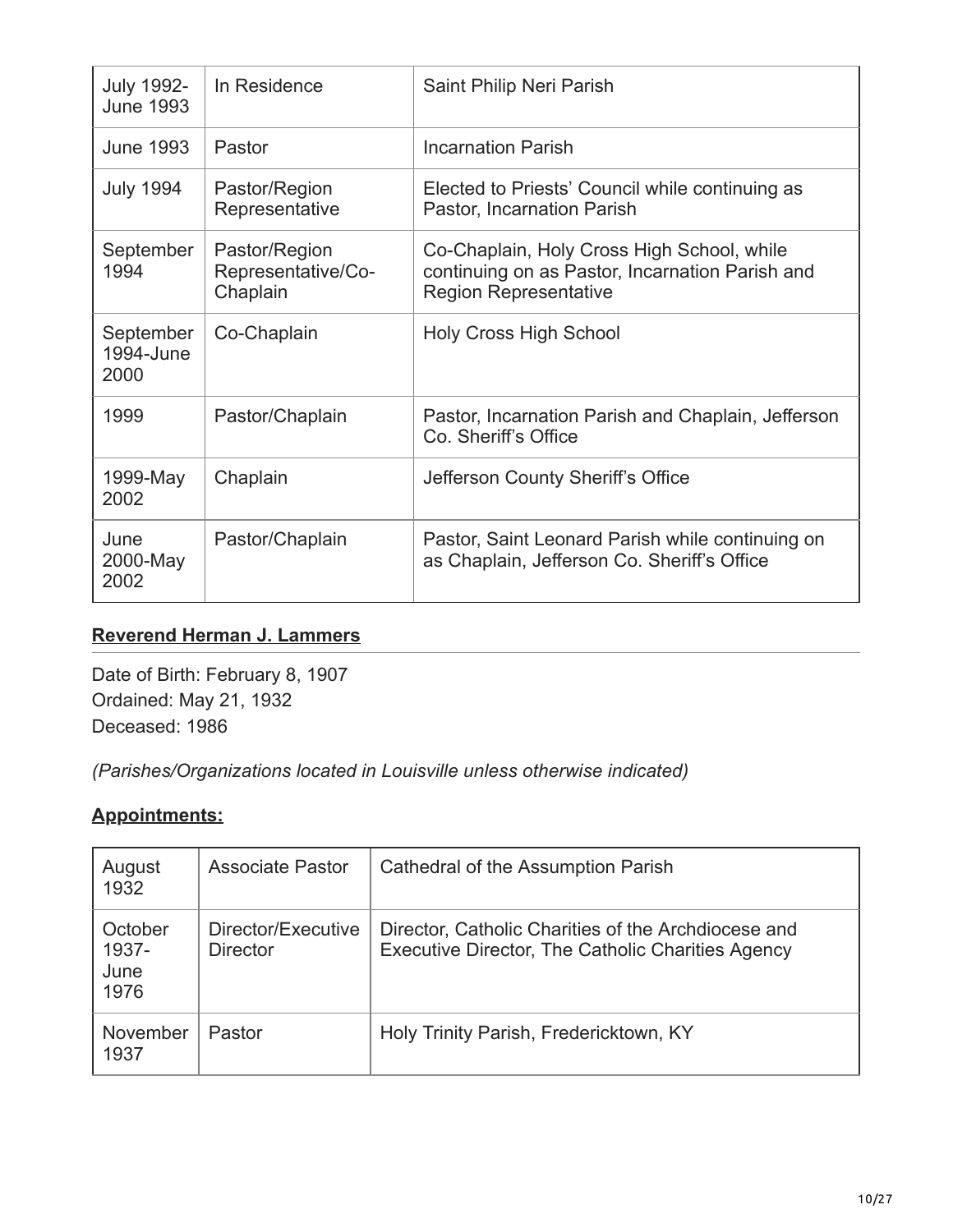| November<br>1939-<br>June<br>1976 | Director/Executive<br>Director/Chaplain | Chaplain, Saint Thomas-Vincent Home, Anchorage, KY<br>while continuing on as Director, Catholic Charities of the<br>Archdiocese and Executive Director, The Catholic<br><b>Charities Agency</b> |
|-----------------------------------|-----------------------------------------|-------------------------------------------------------------------------------------------------------------------------------------------------------------------------------------------------|
| June<br>1976                      | <b>Director</b>                         | Respect Life Pastoral Plan for the Archdiocese                                                                                                                                                  |
| May 1977                          | <b>Retired</b>                          |                                                                                                                                                                                                 |

## **[Reverend Louis E. Miller](#page-10-0)**

<span id="page-10-0"></span>Date of Birth: December 31, 1930 Ordained: May 26, 1956 Removed from ministry: 2002 Convicted and incarcerated: 2003 Dismissed from priesthood by the Holy See: 2004 Deceased: 2017 (While in prison)

*(Parishes/Organizations located in Louisville unless otherwise indicated)*

| <b>June 1956</b>                  | Associate<br>Pastor                  | <b>Holy Spirit Parish</b>                                                                                 |
|-----------------------------------|--------------------------------------|-----------------------------------------------------------------------------------------------------------|
| <b>December</b><br>1961           | Associate<br>Pastor                  | Saint Athanasius Parish                                                                                   |
| January 1963-<br>November<br>1972 | Chaplain                             | Saints Mary & Elizabeth Hospital                                                                          |
| February<br>1969-1972             | Diocesan<br>Coordinator/<br>Chaplain | Diocesan Coordinator, Health Affairs while continuing<br>on as Chaplain, Saints Mary & Elizabeth Hospital |
| November<br>1972                  | Associate<br>Pastor                  | Saint Aloysius Parish, Pewee Valley, KY                                                                   |
| November<br>1975                  | Leave of<br>Absence                  |                                                                                                           |
| March 1976                        | Associate<br>Pastor                  | Saint Ann Parish, Howardstown, KY                                                                         |
| <b>June 1976</b>                  | Associate<br>Pastor                  | Saint Elizabeth of Hungary Parish                                                                         |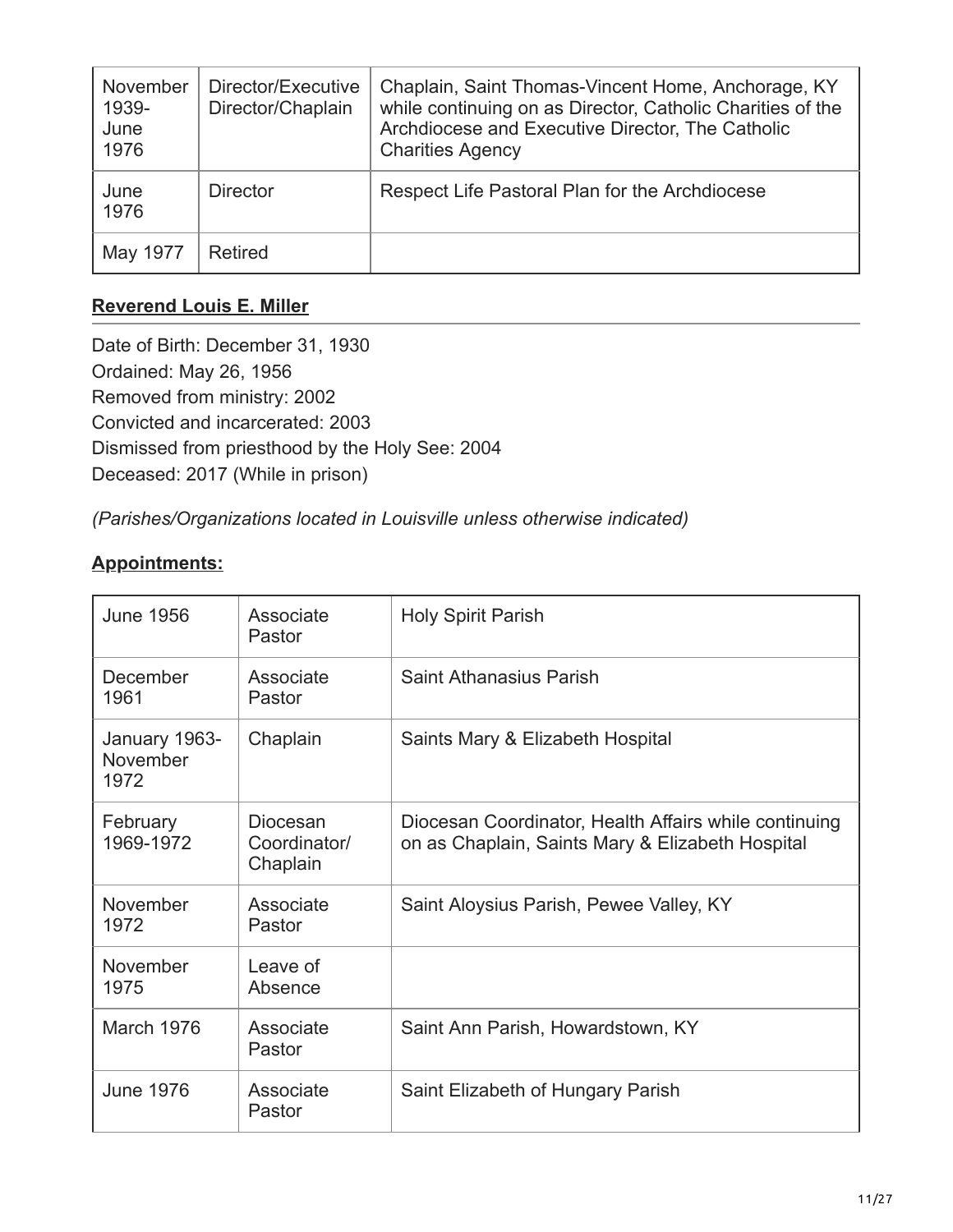| May 1978                | Pastor                            | Saint Elizabeth of Hungary Parish |
|-------------------------|-----------------------------------|-----------------------------------|
| January 1990            | Sabbatical                        |                                   |
| August 1990             | Sabbatical                        | <b>Official Date</b>              |
| May 1991-July<br>1992   | <b>Temporary</b><br>Administrator | Holy Name Parish                  |
| July 1992-April<br>2002 | Full-time<br>Chaplain             | <b>Sacred Heart Home</b>          |
| April 2002              | <b>Retired</b>                    |                                   |

#### **[Reverend Joseph I. Mouser](#page-11-0)**

<span id="page-11-0"></span>Date of Birth: September 16, 1938 Removed from ministry: 2002 Directed by the Holy See to lead a life of prayer and penance: 2005 Ordained: May 8, 1965

*(Parishes/Organizations located in Louisville unless otherwise indicated)*

| <b>June 1965</b>  | Summer Help                              | Saint Polycarp Parish                 |
|-------------------|------------------------------------------|---------------------------------------|
| <b>June 1965</b>  | Summer Help                              | Saint Martha Parish                   |
| August<br>1965    | <b>Associate Pastor</b>                  | Saint Augustine Parish                |
| August<br>1966    | <b>Associate Pastor</b>                  | Saint Polycarp Parish                 |
| September<br>1967 | <b>Associate Pastor</b>                  | Saint Helen Parish                    |
| <b>June 1972</b>  | <b>Associate Pastor</b>                  | Saint Francis of Assisi Parish        |
| <b>June 1979</b>  | <b>Associate Pastor</b>                  | <b>Holy Spirit Parish</b>             |
| <b>June 1980</b>  | Pastor                                   | Saint Martin Parish, Flaherty, KY     |
| <b>June 1985</b>  | <b>Associate Pastor</b>                  | Saint Augustine Parish, Lebanon, KY   |
| <b>June 1986</b>  | In Residence,<br><b>Associate Pastor</b> | Saint Dominic Parish, Springfield, KY |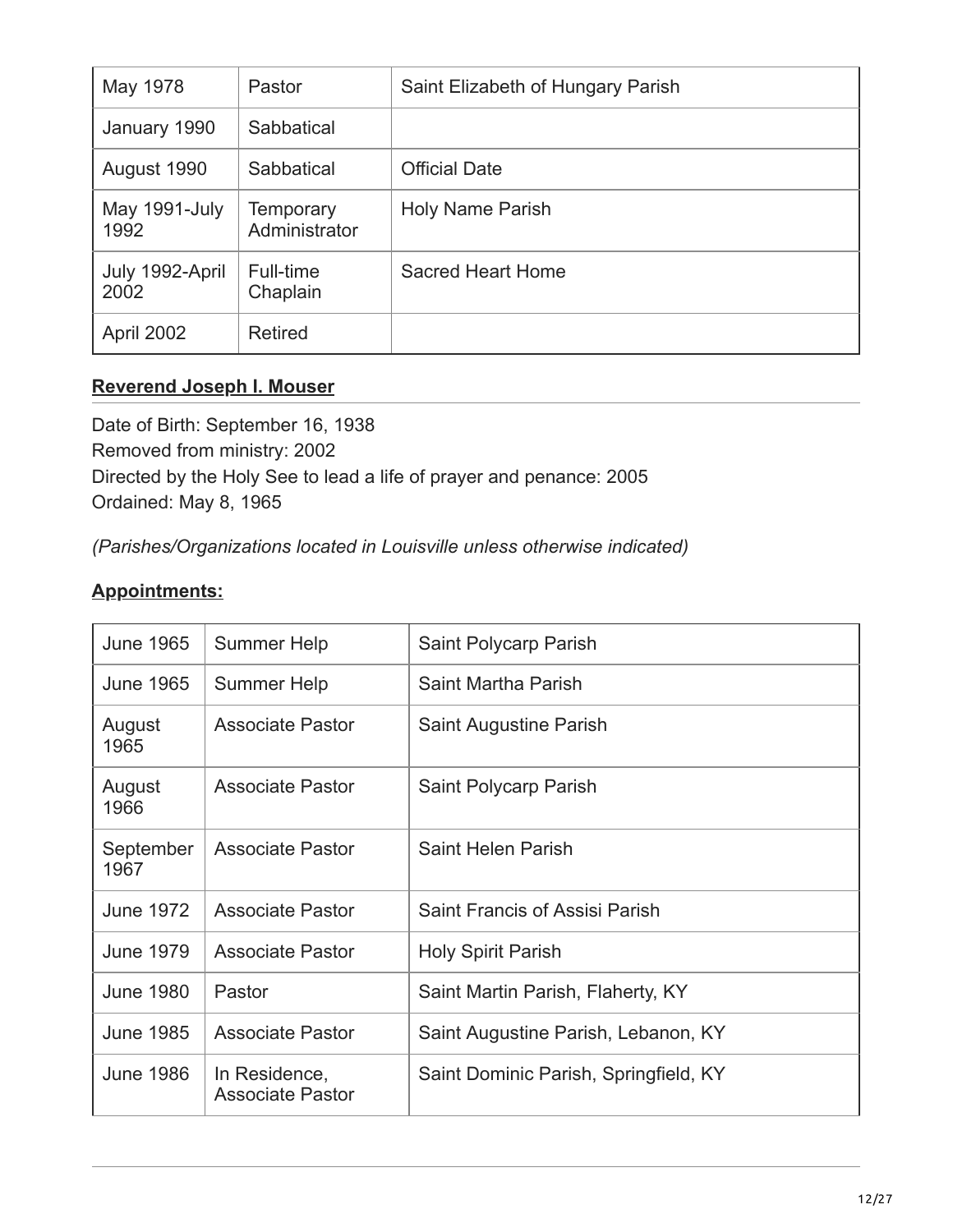| January<br>1987               | Administrator, pro<br>tempore                 | Holy Rosary Parish, Springfield, KY                                                                                                            |
|-------------------------------|-----------------------------------------------|------------------------------------------------------------------------------------------------------------------------------------------------|
| <b>June 1987</b>              | Administrator                                 | Holy Rosary Parish, Springfield, KY                                                                                                            |
| August<br>1989                | Administrator, pro<br>tempore/Administrator   | Administrator, pro tempore, Saint Monica Parish,<br>Bardstown, KY while continuing on as<br>Administrator, Holy Rosary Parish, Springfield, KY |
| August<br>1992                | Sabbatical                                    |                                                                                                                                                |
| January<br>1993               | Administrator, pro<br>tempore                 | Saint Vincent dePaul Parish, New Hope, KY and<br>Saint Ann Parish, Howardstown, KY                                                             |
| May 1993                      | Chaplain/Part-time<br><b>Associate Pastor</b> | Chaplain, Loretto Motherhouse, Nerinx, KY and<br>Part-time Associate Pastor, Saint Augustine Parish,<br>Lebanon, KY                            |
| May 1993-<br><b>July 1996</b> | Chaplain                                      | Loretto Motherhouse, Nerinx, KY                                                                                                                |
| <b>July 1996-</b><br>May 2002 | Chaplain/Part-time<br><b>Associate Pastor</b> | Chaplain, Loretto Motherhouse, Nerinx, KY and<br>Part-time Associate Pastor, Saint Thomas Parish,<br>Bardstown, KY                             |

### **[Reverend Stephen A. Pohl](#page-12-0)**

<span id="page-12-0"></span>Date of Birth: May 23, 1958 Ordained: May 25, 1985 Removed from ministry: 2015 Convicted and incarcerated: 2016 Resigned from priesthood and laicized by the Holy See: 2016 (Unlike others on the list, this was a possession of child pornography case)

*(Parishes/Organizations located in Louisville unless otherwise indicated)*

| <b>June 1985</b> | <b>Associate Pastor</b>       | <b>Saint Gabriel Parish</b>                                                       |
|------------------|-------------------------------|-----------------------------------------------------------------------------------|
| August<br>1988   | Administrator, pro<br>tempore | <b>Saint Gabriel Parish</b>                                                       |
| <b>June 1990</b> | <b>Associate Pastor</b>       | Saint Joseph Proto-Cathedral, Bardstown, KY                                       |
| <b>June 1992</b> | Director/Associate<br>Pastor  | Director, Vocation Office and Associate Pastor, Saint<br><b>Athanasius Parish</b> |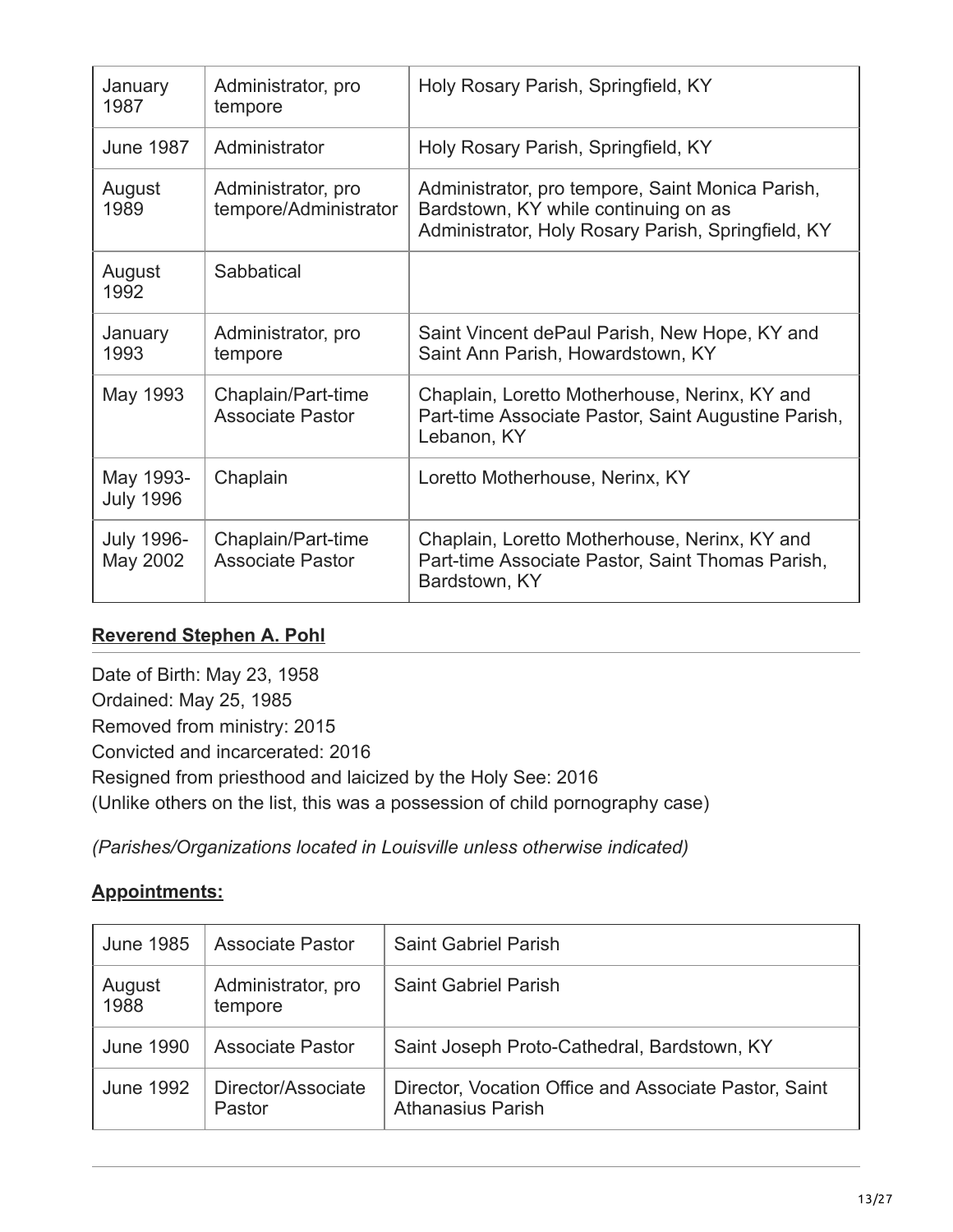| June<br>1992-1997               | <b>Director</b>                               | <b>Vocation Office</b>                                                                                                            |
|---------------------------------|-----------------------------------------------|-----------------------------------------------------------------------------------------------------------------------------------|
| September<br>1994               | $Co-$<br>Chaplain/Associate<br>Pastor         | Co-Chaplain, Holy Rosary Academy while continuing<br>on as Associate Pastor, Saint Athanasius Parish                              |
| <b>July 1996</b>                | Pastor/Director                               | Pastor, Saint Thomas Parish, Bardstown, KY while<br>continuing on as Vocation Director                                            |
| <b>July 1996</b>                | Sacramental<br>Moderator/Pastor               | Sacramental Moderator, Saint Monica Parish,<br>Bardstown, KY while continuing on as Pastor, Saint<br>Thomas Parish, Bardstown, KY |
| January<br>2005                 | Co-Administrator<br>(with Fr. Bill<br>Medley) | Saint Monica Parish, Bardstown, KY                                                                                                |
| <b>June 2005</b>                | Pastor                                        | Pastor, Saint Monica Parish, Bardstown, KY while<br>continuing on as Pastor, Saint Thomas Parish,<br>Bardstown, KY                |
| June<br>2008-<br>August<br>2015 | Pastor                                        | Saint Margaret Mary Parish                                                                                                        |

# **[Reverend Joseph J. Rives](#page-13-0)**

<span id="page-13-0"></span>Date of Birth: March 12, 1895 Ordained: May 25, 1920 Deceased: 1971

*(Parishes/Organizations located in Louisville unless otherwise indicated)*

| June<br>1920     | <b>Temporary</b><br>Associate<br>Pastor | Saint Augustine Parish, Lebanon, KY                                                           |
|------------------|-----------------------------------------|-----------------------------------------------------------------------------------------------|
| <b>July 1920</b> | Pastor                                  | Saint Augustine Parish, Lebanon, KY                                                           |
| November<br>1928 | Pastor                                  | Saint Rose Parish, Cloverport, KY and Mission of the<br>Immaculate Conception, Hawesville, KY |
| March<br>1935    | Pastor                                  | Saint Aloysius Parish, Payne Street                                                           |
| <b>July 1939</b> | Pastor                                  | Saint Paul Parish, Jackson Street                                                             |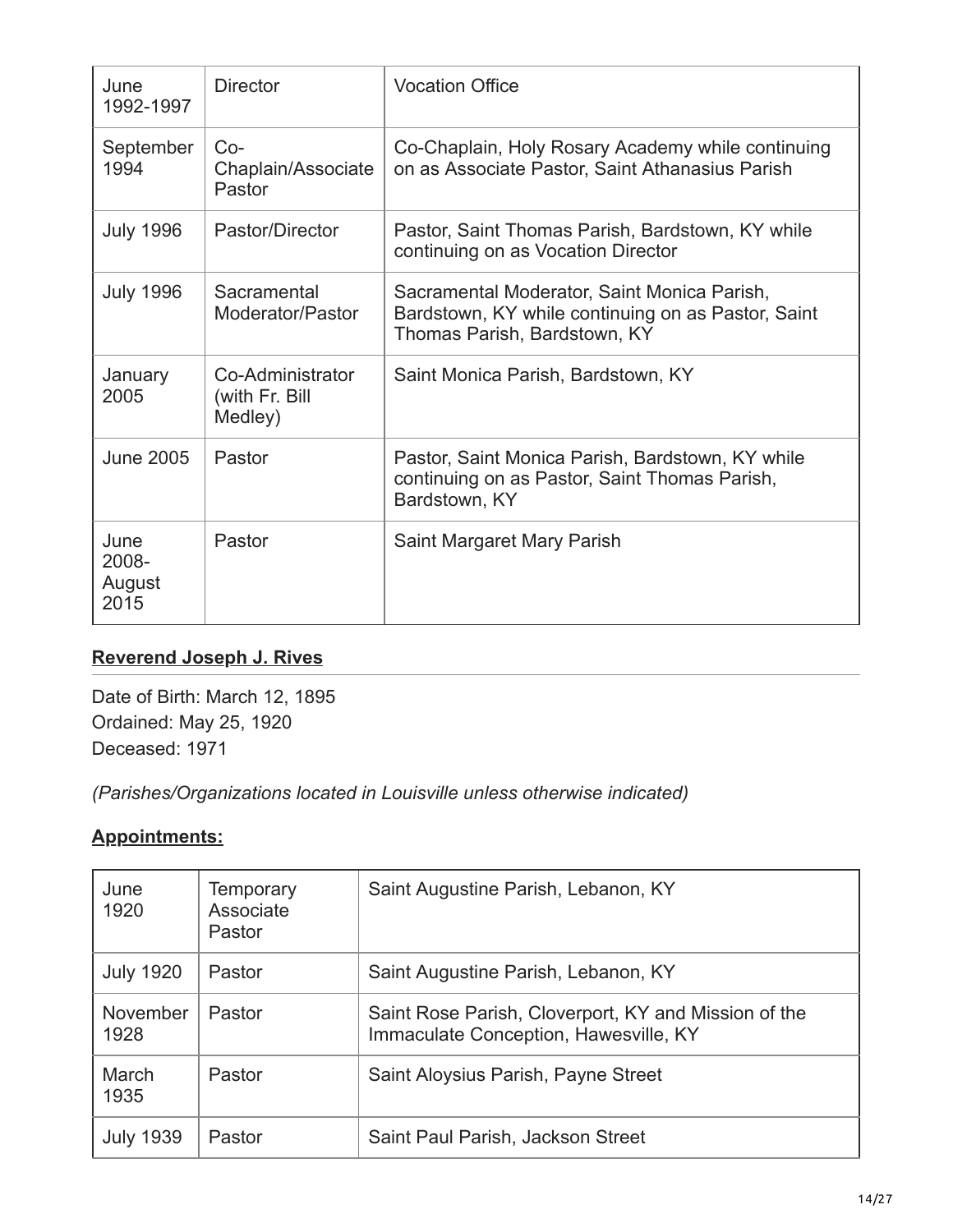#### **[Reverend Edwin J. Scherzer](#page-14-0)**

<span id="page-14-0"></span>Date of Birth: November 7, 1925 Ordained: June 3, 1950 Removed from ministry: 2002 Directed to lead a life of prayer and penance by the Holy See: 2004 Convicted: 2005 Deceased: 2017

*(Parishes/Organizations located in Louisville unless otherwise indicated)*

#### **Appointments:**

| 1950-1951         | Faculty/Associate<br>Pastor      | Faculty, Flaget High School while residing at Saint Paul<br>Parish, Jackson Street        |
|-------------------|----------------------------------|-------------------------------------------------------------------------------------------|
| 1951-1953         | Post-Graduate<br><b>Student</b>  | Fordham University, New York                                                              |
| <b>June 1953</b>  | Associate Pastor,<br>pro tempore | Saint Aloysius Parish, Pewee Valley, KY                                                   |
| <b>June 1955</b>  | <b>Associate Pastor</b>          | <b>Saint Bartholomew Parish</b>                                                           |
| September<br>1955 | In Residence                     | In residence at Saint Paul Parish, Jackson Street while<br>teaching at Bellarmine College |
| <b>July 1956</b>  | <b>Associate Pastor</b>          | Associate Pastor, Saint Edward Parish, while teaching<br>at Bellarmine College            |
| August<br>1960    | <b>Associate Pastor</b>          | Associate Pastor, Saint Therese Parish while teaching<br>at Bellarmine College            |
| January<br>1968   | Pastor                           | Pastor, Saint Mary Magdalen Parish while teaching at<br><b>Bellarmine College</b>         |
| <b>June 1976</b>  | Administrator, pro<br>tempore    | <b>Holy Name Parish</b>                                                                   |
| November<br>1976  | Pastor                           | <b>Holy Name Parish</b>                                                                   |
| <b>June 1986</b>  | Pastor                           | Our Lady Help of Christians Parish                                                        |
| <b>June 1995</b>  | <b>Retired</b>                   |                                                                                           |

#### **[Reverend James R. Schook](#page-15-0)**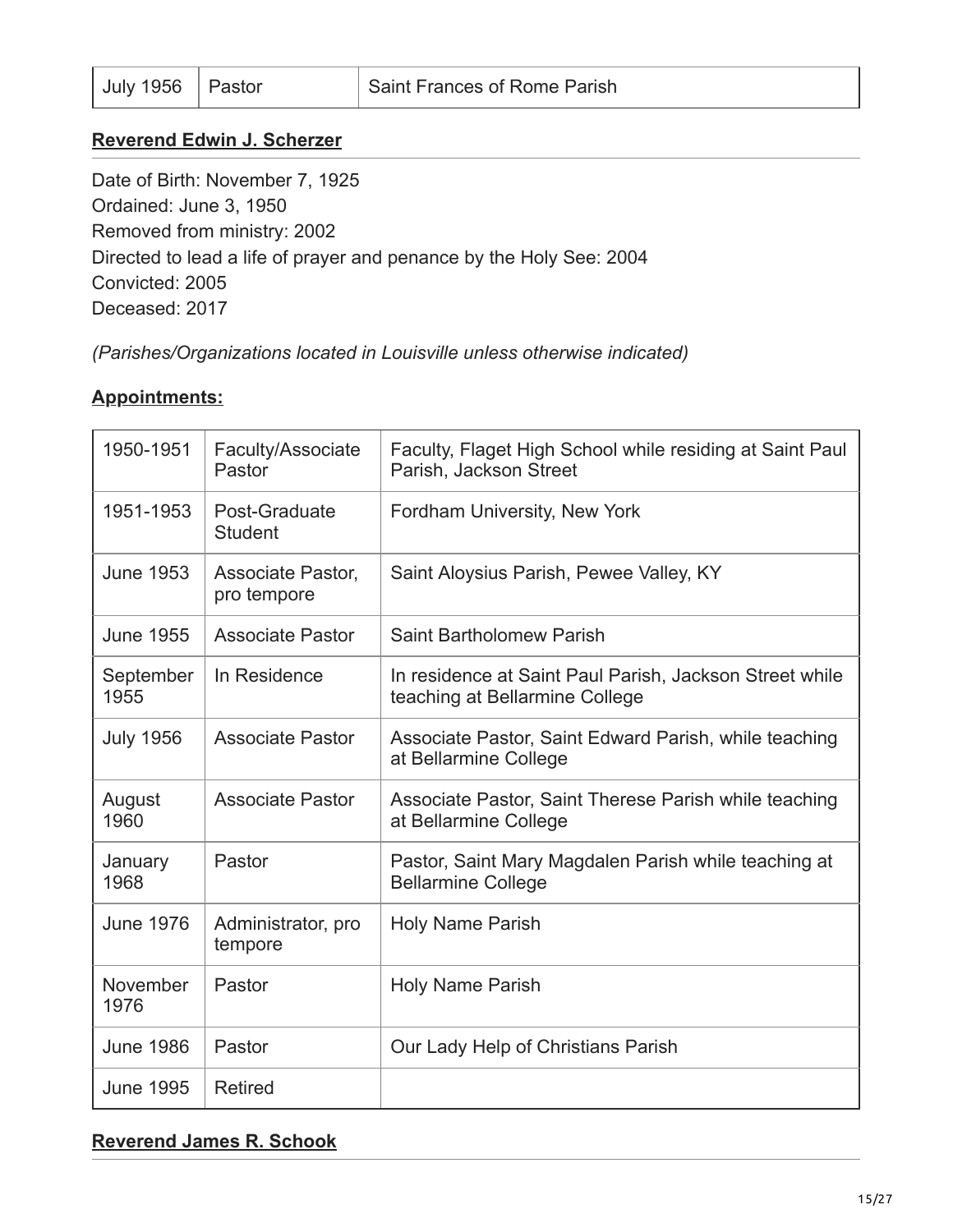<span id="page-15-0"></span>Date of Birth: November 20, 1947 Ordained: May 24, 1975 Removed from ministry: 2009 Convicted and incarcerated: 2014 Directed to lead a life of prayer and penance by the Holy See: 2014 Deceased: 2018

*(Parishes/Organizations located in Louisville unless otherwise indicated)*

## **Appointments:**

| June<br>1975              | <b>Associate Pastor</b>      | Saint Thomas More Parish                                                                                                    |
|---------------------------|------------------------------|-----------------------------------------------------------------------------------------------------------------------------|
| June<br>1980              | <b>Associate Pastor</b>      | Saint Raphael Parish                                                                                                        |
| June<br>1981              | <b>Associate Pastor</b>      | <b>Ascension Parish</b>                                                                                                     |
| June<br>1985              | <b>Associate Pastor</b>      | <b>Saint Lawrence Parish</b>                                                                                                |
| <b>July 1987</b>          | <b>Associate Pastor</b>      | Saint Polycarp Parish                                                                                                       |
| August<br>1987            | Chaplain/Associate<br>Pastor | Catholic Deaf Community while continuing on as<br>Associate Pastor, Saint Polycarp Parish                                   |
| November<br>1988          | Pastor                       | Our Lady of Consolation Parish                                                                                              |
| June<br>1994              | Pastor                       | Saint Mary Magdalen of Pazzi Parish, Payneville, KY                                                                         |
| June<br>1996              | Administrator/Pastor         | Saint Theresa Parish, Rhodelia, KY while continuing<br>on as Pastor, Saint Mary Magdalen of Pazzi Parish,<br>Payneville, KY |
| June<br>1999-July<br>2009 | Pastor                       | Saint Ignatius Martyr Parish                                                                                                |

#### **[Reverend Joseph H. Stoltz](#page-15-1)**

<span id="page-15-1"></span>Date of Birth: August 12, 1947 Ordained: May 26, 1973 Removed from ministry: 2002 Resigned from priesthood and laicized by the Holy See: 2004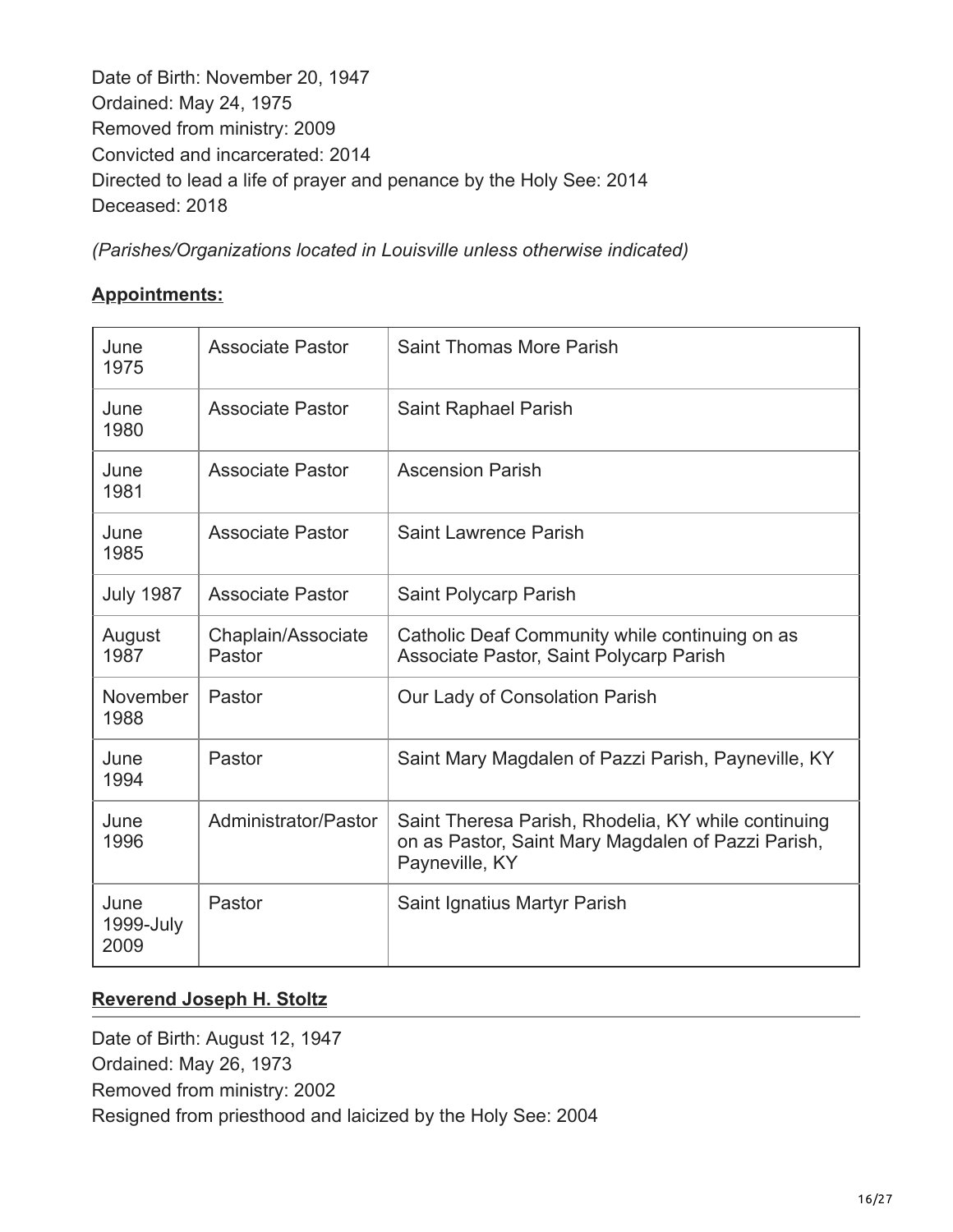## **Appointments:**

| <b>June 1973</b>            | <b>Associate Pastor</b>              | <b>Saint Bernard Parish</b>                    |
|-----------------------------|--------------------------------------|------------------------------------------------|
| <b>June 1977</b>            | Associate Pastor                     | <b>Saint Edward Parish</b>                     |
| February 1980               | Administrator                        | Saint Benedict Parish, Lebanon<br>Junction, KY |
| <b>June 1982</b>            | Pastor                               | Saint Mary Parish, Hillview, KY                |
| January 1987-August<br>1990 | Chaplain                             | Our Lady of Peace Hospital                     |
| August 1990                 | Leave of Absence                     |                                                |
| February 1991               | <b>Part Time Associate</b><br>Pastor | Cathedral of the Assumption Parish             |
| February 1991-June<br>2002  | Sacramental<br>Moderator             | <b>Saint William Parish</b>                    |
| <b>June 1994</b>            | Part Time Chaplain                   | Caritas                                        |

# **[Reverend James W. Thompson](#page-16-0)**

<span id="page-16-0"></span>Date of Birth: September 11, 1917 Ordained: June 14, 1944 for the Congregation of the Resurrection (C.R.), London, Ontario Removed from ministry: 2002 Deceased: 2006

Incardinated into Archdiocese of Louisville: December 28, 1971

*(Parishes/Organizations located in Louisville unless otherwise indicated)*

| 1945      | <b>Associate Pastor</b>          | Saint Cecilia Parish                   |
|-----------|----------------------------------|----------------------------------------|
| 1947-1948 | Dean of Men                      | Saint Mary College, St. Mary, KY       |
| 1949      | <b>Associate Pastor</b>          | Saint Cecilia Parish                   |
| 1951      | Pastor                           | Saint Joseph Parish, Marion County, KY |
| 1955-1960 | Teacher/Purchasing               | Saint Mary College, St. Mary, KY       |
| 1961-1963 | Superior of Order at the College | Saint Mary College, St. Mary, KY       |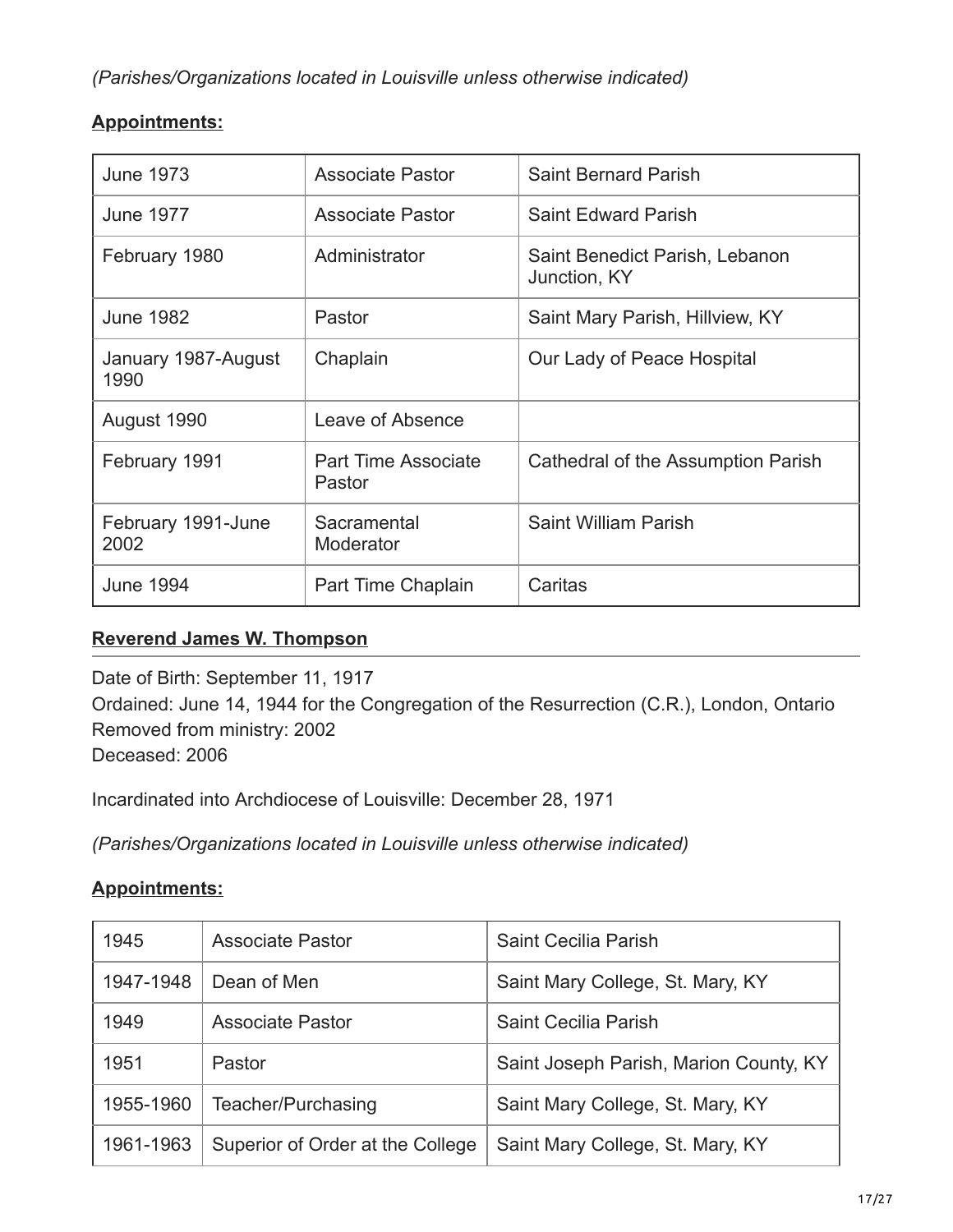| 1963-1966        | Superior & Rector       | Saint Mary College, St. Mary, KY |
|------------------|-------------------------|----------------------------------|
| 1967-1969        | <b>Rector Only</b>      | Saint Mary College, St. Mary, KY |
| June 1970        | <b>Associate Pastor</b> | <b>Holy Spirit Parish</b>        |
| <b>June 1972</b> | Pastor                  | Saint Ignatius Parish            |
| <b>June 1987</b> | Retired                 |                                  |

## **[Reverend Henry G. Vessels](#page-17-0)**

<span id="page-17-0"></span>Date of Birth: January 3, 1925 Ordained: June 3, 1950 Deceased: 1980

*(Parishes/Organizations located in Louisville unless otherwise indicated)*

#### **Appointments:**

| <b>July 1950</b>                        | <b>Associate Pastor</b>     | <b>Holy Trinity Parish</b>                                                              |
|-----------------------------------------|-----------------------------|-----------------------------------------------------------------------------------------|
| <b>August 1953-</b><br><b>July 1956</b> | Teacher/Associate<br>Pastor | Teacher, Flaget High School while an Associate<br>Pastor, Saint Benedict Parish         |
| <b>August 1956-</b><br><b>July 1959</b> | Teacher/Associate<br>Pastor | Teacher, Trinity High School while an Associate<br>Pastor, Saint Frances of Rome Parish |
| August 1959                             | <b>Associate Pastor</b>     | Saint Raphael Parish                                                                    |
| April 1966                              | Temporary<br>Administrator  | Holy Name of Mary Parish, Calvary, KY                                                   |
| August 1966                             | Pastor                      | Saint Francis Xavier Parish, Mt. Washington, KY                                         |
| November<br>1972                        | Pastor                      | Saint Andrew Parish, Harrodsburg, KY and Saint<br>Lawrence Parish, Lawrenceburg, KY     |
| <b>June 1974</b>                        | Pastor                      | Saint Paul Parish, Jackson Street                                                       |

#### **[Reverend Arthur L. Wood](#page-17-1)**

<span id="page-17-1"></span>Date of Birth: April 1, 1924 Ordained: May 23, 1959 Deceased: 1983

*(Parishes/Organizations located in Louisville unless otherwise indicated)*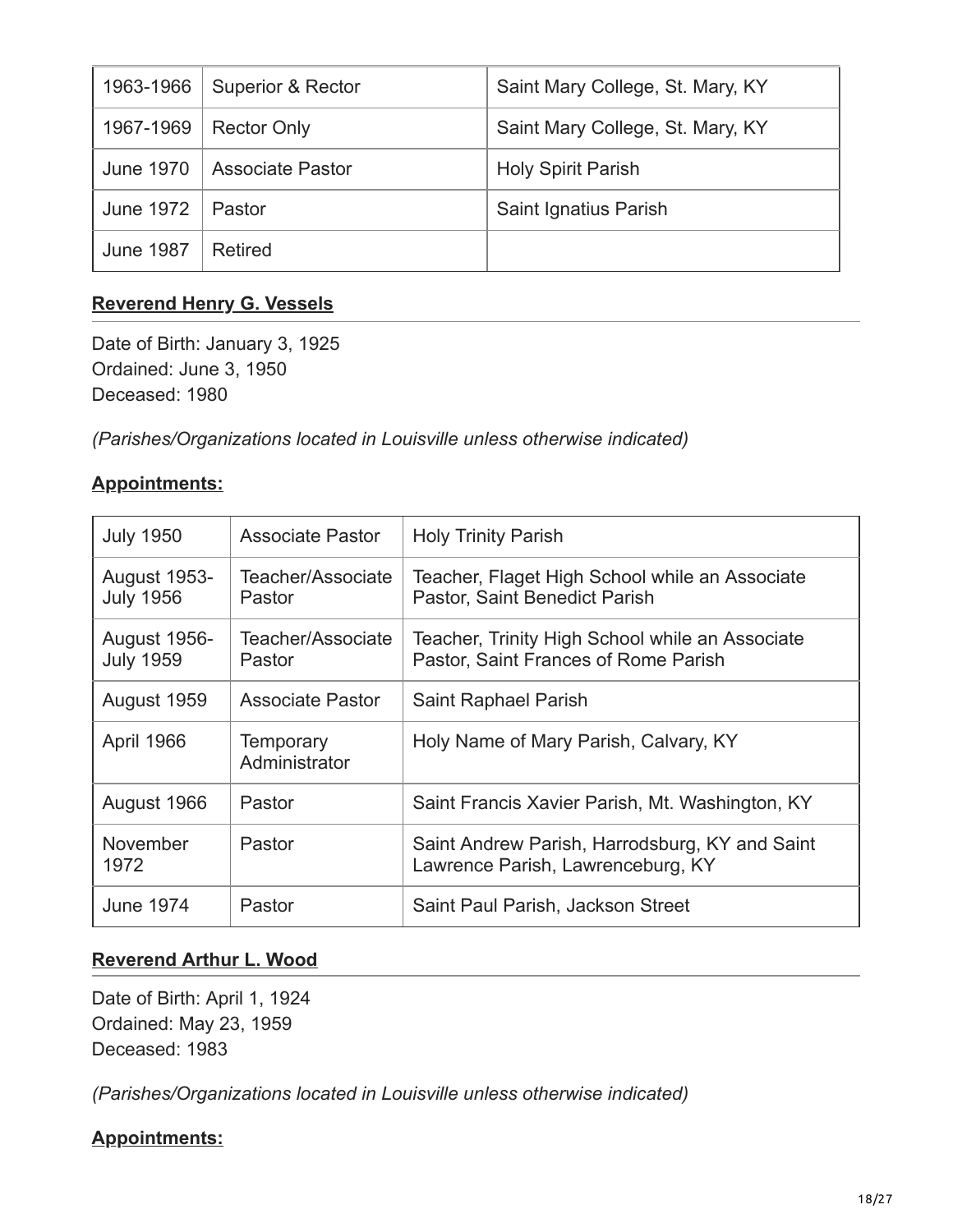| September 1959              | Associate Pastor                    | Saint Elizabeth of Hungary<br>Parish |
|-----------------------------|-------------------------------------|--------------------------------------|
| August 1965                 | Associate Pastor                    | Saint Polycarp Parish                |
| November 1966               | <b>Associate Pastor</b>             | <b>Saint Basil Parish</b>            |
| February 1967-March<br>1971 | <b>Associate Pastor</b><br>Chaplain | Saint Joseph Infirmary               |
| <b>June 1970</b>            | <b>Head Chaplain</b>                | Saint Joseph Infirmary               |
| March 1971                  | Pastor Temporary                    | <b>Saint Martin Parish</b>           |
| <b>June 1971</b>            | <b>Associate Pastor</b>             | Saint Ignatius Parish                |
| November 1972               | Chaplain                            | Saints Mary & Elizabeth Hospital     |

In the following cases, there was not enough information to fully investigate and confirm the report. For example, the priest is deceased and/or the victim/survivor has been able to share only limited information, or there was absence of corroborating information or records.

## **[Reverend Bernard S. Boone](#page-18-0)**

<span id="page-18-0"></span>Date of Birth: September 2, 1916 Ordained: June 7, 1941 Deceased: 1983

*(Parishes/Organizations located in Louisville unless otherwise indicated)*

#### **Appointments:**

| August 1941           | <b>Associate Pastor</b> | Saint Brigid Parish                       |
|-----------------------|-------------------------|-------------------------------------------|
| October 1950          | <b>Associate Pastor</b> | Our Mother of Sorrows Parish              |
| August 1952-July 1956 | Chaplain                | Saint Joseph Infirmary                    |
| <b>July 1956</b>      | Pastor                  | Saint Vincent dePaul Parish, New Hope, KY |
| August 1966           | Pastor                  | Saint Gregory Parish, Samuels, KY         |
| August 1968           | Pastor                  | Saint Andrew Parish, Harrodsburg, KY      |
| <b>June 1971</b>      | Pastor                  | Saint Brigid Parish                       |

## **[Reverend Bertrand J. Brian](#page-19-0)**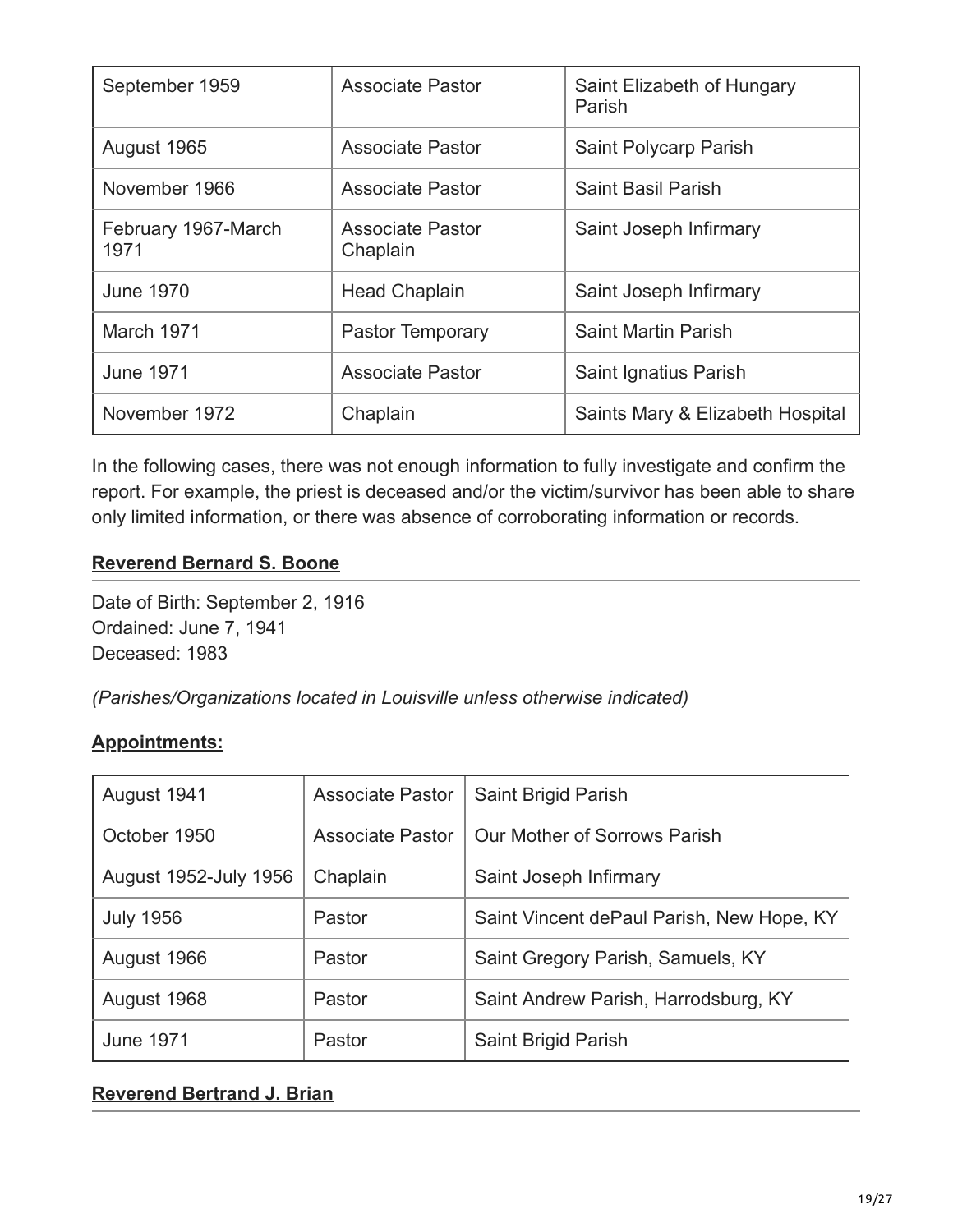<span id="page-19-0"></span>Date of Birth: February 11, 1918 Ordained: June 3, 1950 Deceased: 2005

*(Parishes/Organizations located in Louisville unless otherwise indicated)*

## **Appointments:**

| <b>July 1950</b>  | <b>Associate Pastor</b>    | <b>Most Blessed Sacrament Parish</b>                                          |
|-------------------|----------------------------|-------------------------------------------------------------------------------|
| September<br>1959 | Associate Pastor           | Saint Michael Parish, Fairfield, KY while residing at<br>Nazareth Motherhouse |
| November<br>1961  | Administrator              | Saint Jerome Parish, Fairdale, KY                                             |
| September<br>1963 | Associate Pastor           | Saint Pius X Parish                                                           |
| August<br>1967    | <b>Associate Pastor</b>    | Saint Thomas Parish, Bardstown, KY                                            |
| <b>June 1968</b>  | Pastor                     | Immaculate Conception Parish, Culvertown, KY                                  |
| <b>June 1980</b>  | Pastor                     | Saint Charles Parish, St. Mary, KY                                            |
| <b>June 1987</b>  | <b>Retired</b>             |                                                                               |
| March 1988        | Parochial<br>Administrator | Holy Cross Parish, Holy Cross, KY                                             |
| <b>June 1992</b>  | Sacramental<br>Moderator   | Holy Cross Parish, Holy Cross, KY                                             |

## **[Reverend Thomas P. Caspar](#page-19-1)**

<span id="page-19-1"></span>Date of Birth: February 2, 1931 Ordained: December 16, 1956 Deceased: 1991

*(Parishes/Organizations located in Louisville unless otherwise indicated)*

| July 1957-May 1967 | Assistant<br>Superintendent | Catholic School Office             |
|--------------------|-----------------------------|------------------------------------|
| <b>July 1957</b>   | <b>Associate Pastor</b>     | Cathedral of the Assumption Parish |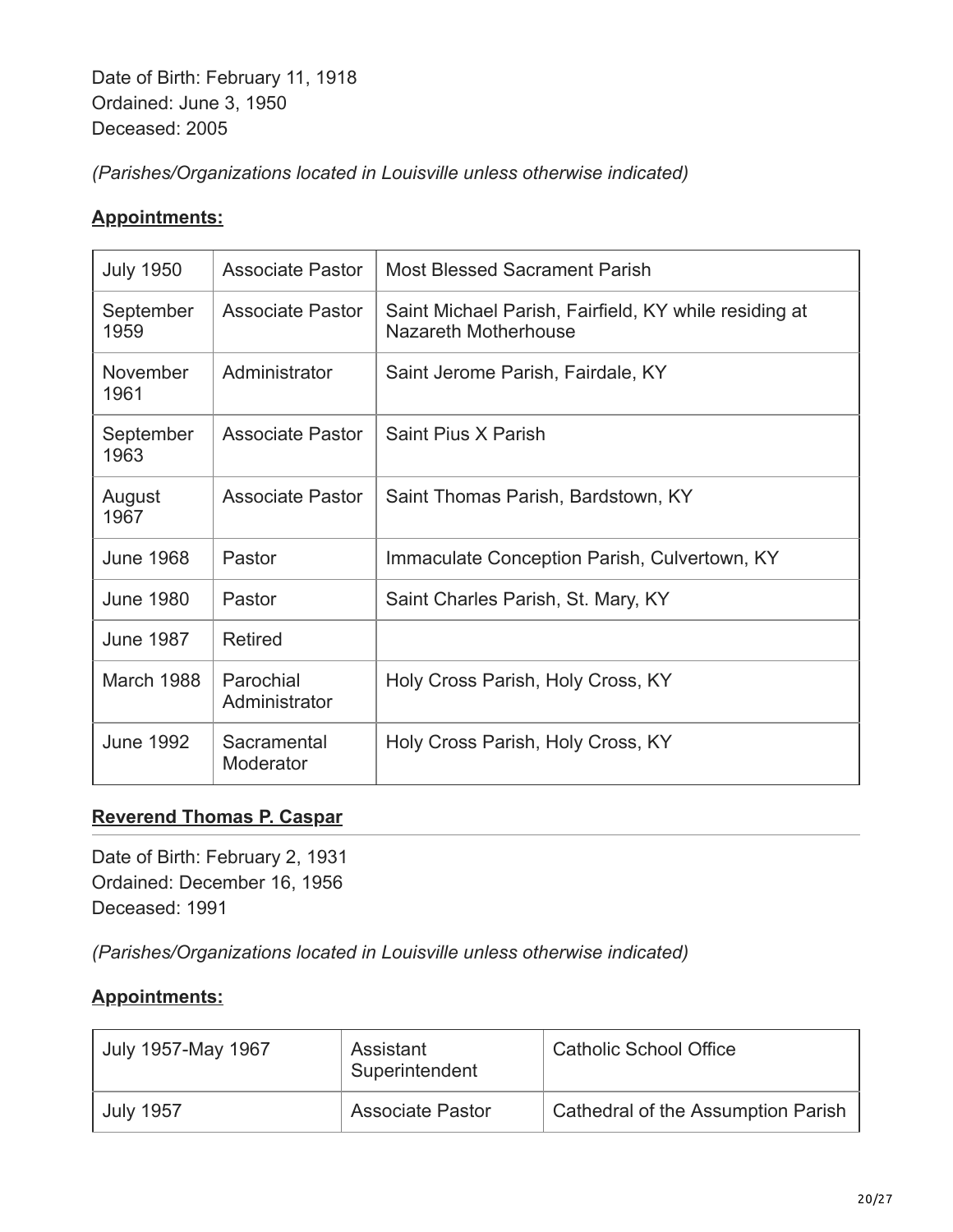| <b>June 1962</b>               | <b>Associate Pastor</b> | Saint Clement Parish, Valley<br>Station, KY |
|--------------------------------|-------------------------|---------------------------------------------|
| <b>June 1963</b>               | <b>Associate Pastor</b> | Cathedral of the Assumption Parish          |
| May 1967-November 1974         | Superintendent          | <b>Catholic School Office</b>               |
| November 1974-February<br>1982 | Director of Personnel   | Louisville Police Department                |
| <b>June 1981</b>               | <b>Associate Pastor</b> | <b>Holy Spirit Parish</b>                   |
| April 1986                     | Pastor                  | Saint Rita Parish                           |

#### **[Reverend William P. Caster](#page-20-0)**

<span id="page-20-0"></span>Date of Birth: September 11, 1928 Ordained: May 8, 1954 Deceased: 1989

*(Parishes/Organizations located in Louisville unless otherwise indicated)*

#### **Appointments:**

| August 1954   | <b>Associate Pastor</b>    | <b>Holy Family Parish</b>             |
|---------------|----------------------------|---------------------------------------|
| August 1964   | <b>Associate Pastor</b>    | <b>Holy Spirit Parish</b>             |
| August 1969   | <b>Director</b>            | Archdiocesan Youth Program            |
| January 1970  | Administrator, pro tempore | <b>Church of the Ascension Parish</b> |
| March 1970    | Pastor                     | <b>Church of the Ascension Parish</b> |
| February 1981 | Pastor                     | <b>Saint Gabriel Parish</b>           |

#### **[Reverend Robert A. DeWitt](#page-20-1)**

<span id="page-20-1"></span>Date of Birth: June 4, 1933 Ordained: June 11, 1960 Deceased: 1999

*(Parishes/Organizations located in Louisville unless otherwise indicated)*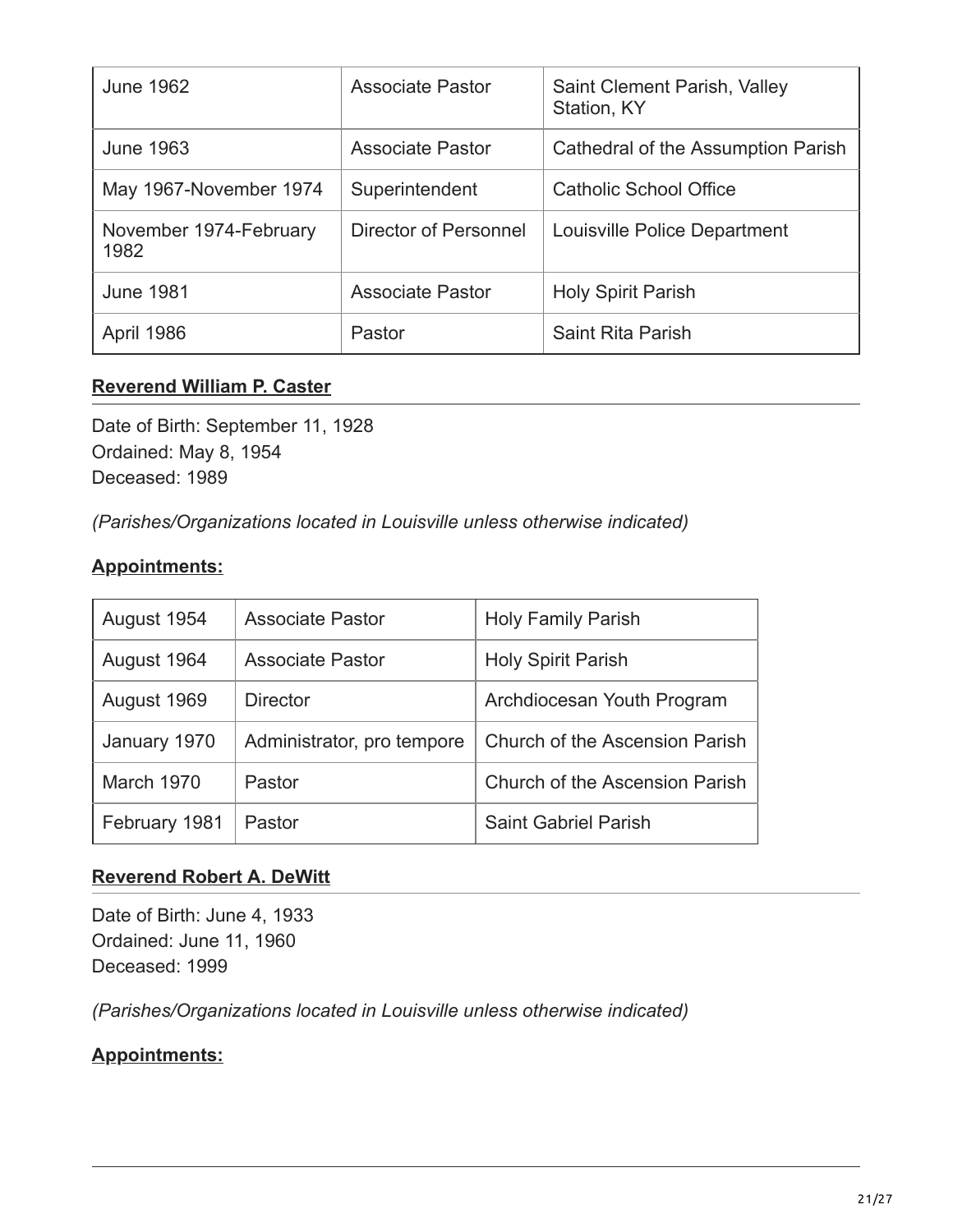| June<br>1960-<br>August<br>1960 | <b>Associate Pastor</b>                               | Saint William Parish                                                                                                            |
|---------------------------------|-------------------------------------------------------|---------------------------------------------------------------------------------------------------------------------------------|
| August<br>1960                  | <b>Associate Pastor</b>                               | Saint Augustine Parish, Lebanon, KY                                                                                             |
| August<br>1966                  | <b>Associate Pastor</b>                               | Saint Philip Neri Parish                                                                                                        |
| June<br>1969                    | <b>Associate Pastor</b>                               | Saint Vincent dePaul Parish                                                                                                     |
| October<br>1973                 | <b>Associate Pastor</b>                               | <b>Holy Name Parish</b>                                                                                                         |
| June<br>1976                    | Resident<br>Administrator/<br><b>Associate Pastor</b> | Resident Administrator, Our Lady of Mercy Parish,<br>Hodgenville, KY and Associate Pastor, Saint Ann Parish,<br>Howardstown, KY |
| May<br>1982-<br>January<br>1983 | Chaplain                                              | <b>Sacred Heart Home</b>                                                                                                        |
| January<br>1983                 | <b>Temporary</b><br>Administrator                     | Saint Andrew Parish, Harrodsburg, KY and Saint<br>Lawrence Parish, Lawrenceburg, KY                                             |
| June<br>1983-<br>1999           | Chaplain                                              | Nazareth Motherhouse, Nazareth, KY                                                                                              |

## **[Reverend J. Donald Gallagher](#page-21-0)**

<span id="page-21-0"></span>Date of Birth: 1913 Ordained: May 18, 1940 Deceased: 1968

*(Parishes/Organizations located in Louisville unless otherwise indicated)*

| <b>June 1940</b> |               | Cathedral of the Assumption Parish                      |
|------------------|---------------|---------------------------------------------------------|
|                  |               | September 1940   Associate Pastor   Holy Trinity Parish |
| May 1944         | Administrator | Saint John Parish, Rineyville, KY                       |
| November 1945    |               | Associate Pastor   Holy Trinity Parish                  |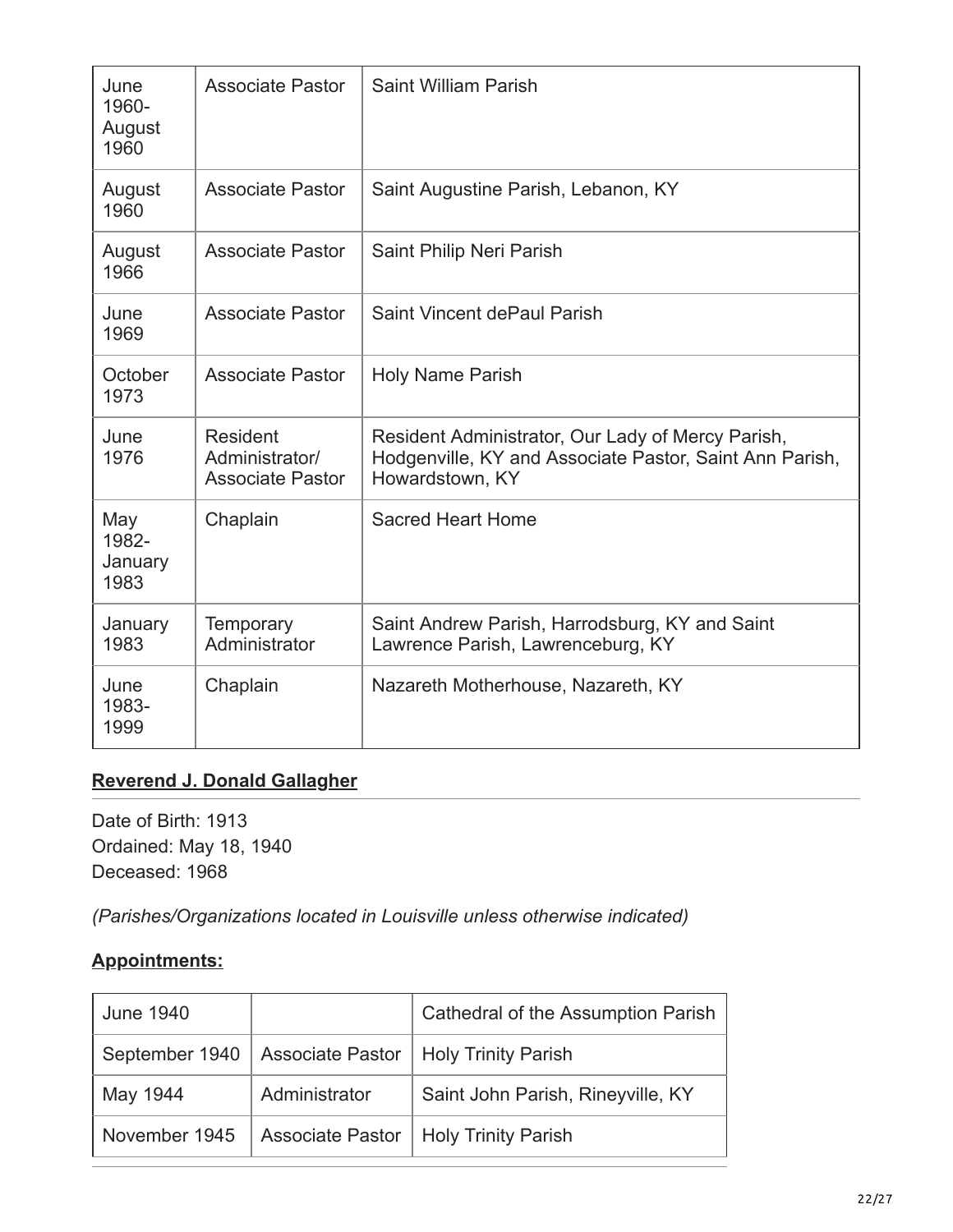| February 1951           | Associate Pastor   Our Lady of Lourdes Parish |
|-------------------------|-----------------------------------------------|
| September 1953   Pastor | Saint Barnabas Parish                         |

#### **[Reverend Linus T. Giesler](#page-22-0)**

<span id="page-22-0"></span>Date of Birth: November 26, 1914 Ordained: June 7, 1941 Deceased: 1999

*(Parishes/Organizations located in Louisville unless otherwise indicated)*

#### **Appointments:**

| <b>July 1941</b>    | <b>Associate Pastor</b> | <b>Holy Name Parish</b>                     |
|---------------------|-------------------------|---------------------------------------------|
| February 1944       | <b>Associate Pastor</b> | <b>Christ the King Parish</b>               |
| September 1953      | <b>Associate Pastor</b> | Cathedral of the Assumption Parish          |
| November 1956       | Pastor                  | Cathedral of the Assumption Parish          |
| March 1966          | Pastor                  | Saint Joseph Proto-Cathedral, Bardstown, KY |
| June 1980-June 1990 | Chaplain                | Nazareth Motherhouse, Nazareth, KY          |
| 1993                | <b>Retired</b>          |                                             |

#### **[Reverend Gregory R. Greenwell](#page-22-1)**

<span id="page-22-1"></span>Date of Birth: October 5, 1912 Ordained: May 30, 1942 Deceased: 1996

*(Parishes/Organizations located in Louisville unless otherwise indicated)*

| August 1942  | Associate<br>Pastor | Saint Philip Neri Parish             |
|--------------|---------------------|--------------------------------------|
| August 1947  | Associate<br>Pastor | <b>Most Blessed Sacrament Parish</b> |
| October 1949 | Associate<br>Pastor | Saint Raphael Parish                 |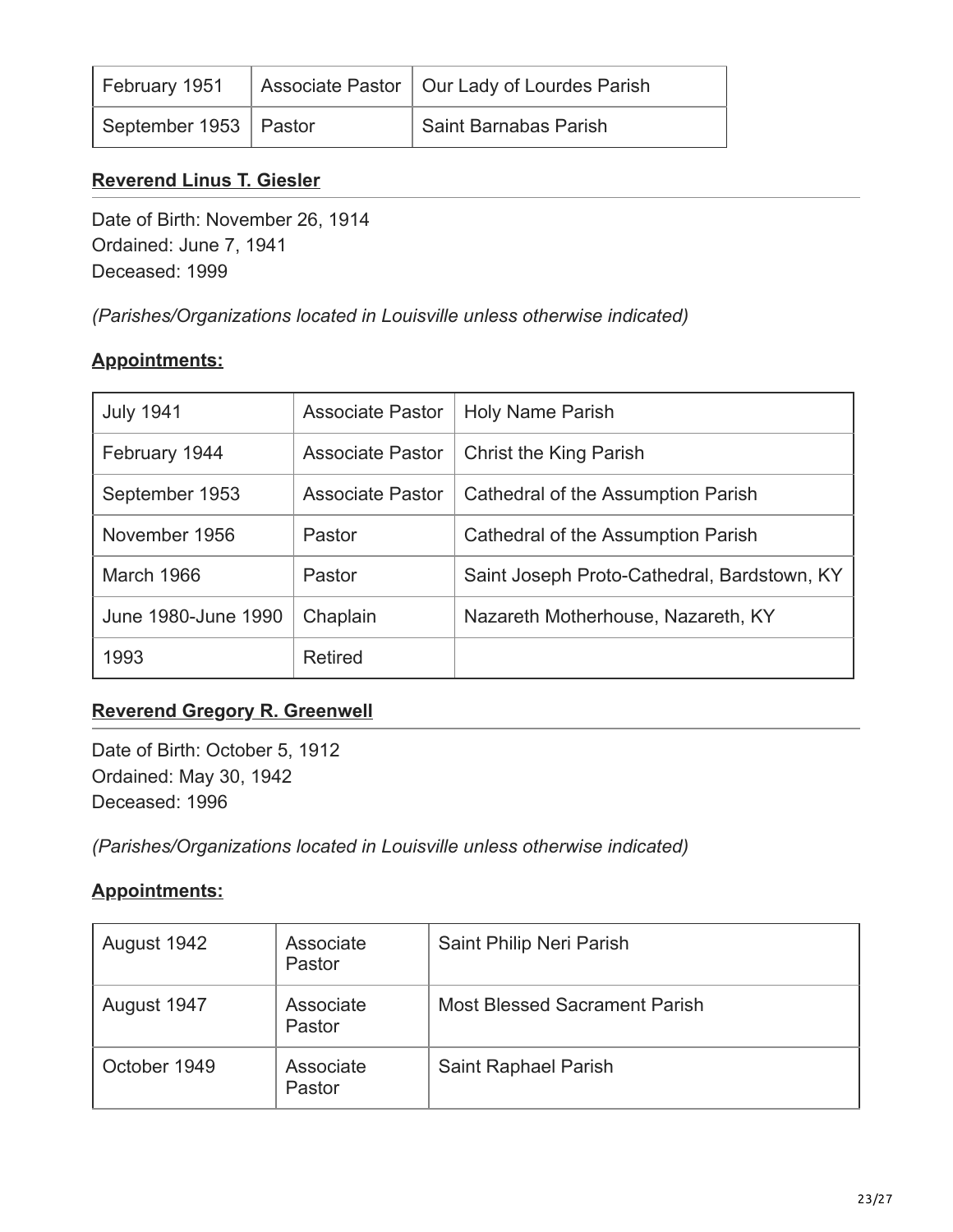| <b>August 1958-</b><br>November 1964 | Chaplain            | Saints Mary & Elizabeth Hospital                                                |
|--------------------------------------|---------------------|---------------------------------------------------------------------------------|
| November 1964                        | Administrator       | Saint Jerome Parish, Fairdale, KY                                               |
| <b>June 1968</b>                     | Pastor              | Saint Jerome Parish, Fairdale, KY                                               |
| June 1973                            | Pastor              | Saint Theresa Parish, Rhodelia, KY                                              |
| June 1975                            | Associate<br>Pastor | Saint Lawrence Parish                                                           |
| <b>June 1977</b>                     | Pastor/Chaplain     | Pastor, Saint Joseph Parish, St. Joseph, KY and<br>Chaplain, Nerinx Motherhouse |
| June 1977-July<br>1982               | Chaplain            | Nerinx Motherhouse                                                              |
| 1993                                 | <b>Retired</b>      |                                                                                 |

# **[Reverend Frank Gunther](#page-23-0)**

<span id="page-23-0"></span>Date of Birth: July 22, 1918 Ordained: August 24, 1945 Deceased: 1991

*(Parishes/Organizations located in Louisville unless otherwise indicated)*

| November 1945     | Associate Pastor        | Saint Gregory Parish, Samuels, KY      |
|-------------------|-------------------------|----------------------------------------|
| November 1947     | <b>Associate Pastor</b> | Saint Thomas Parish, Bardstown, KY     |
| August 1952       | <b>Associate Pastor</b> | <b>Holy Spirit Parish</b>              |
| <b>June 1956</b>  | <b>Associate Pastor</b> | Saint Bartholomew Parish               |
| January 1964      | Associate Pastor        | <b>Saint Leonard Parish</b>            |
| August 1965       | Associate Pastor        | Saint Aloysius Parish, Payne Street    |
| <b>June 1968</b>  | Pastor                  | <b>Ascension Parish</b>                |
| March 1970        | Associate Pastor        | <b>Saint Basil Parish</b>              |
| <b>March 1973</b> | Pastor                  | Holy Trinity Parish, Fredericktown, KY |
| June 1980         | Pastor                  | Saint Ann Parish, Howardstown, KY      |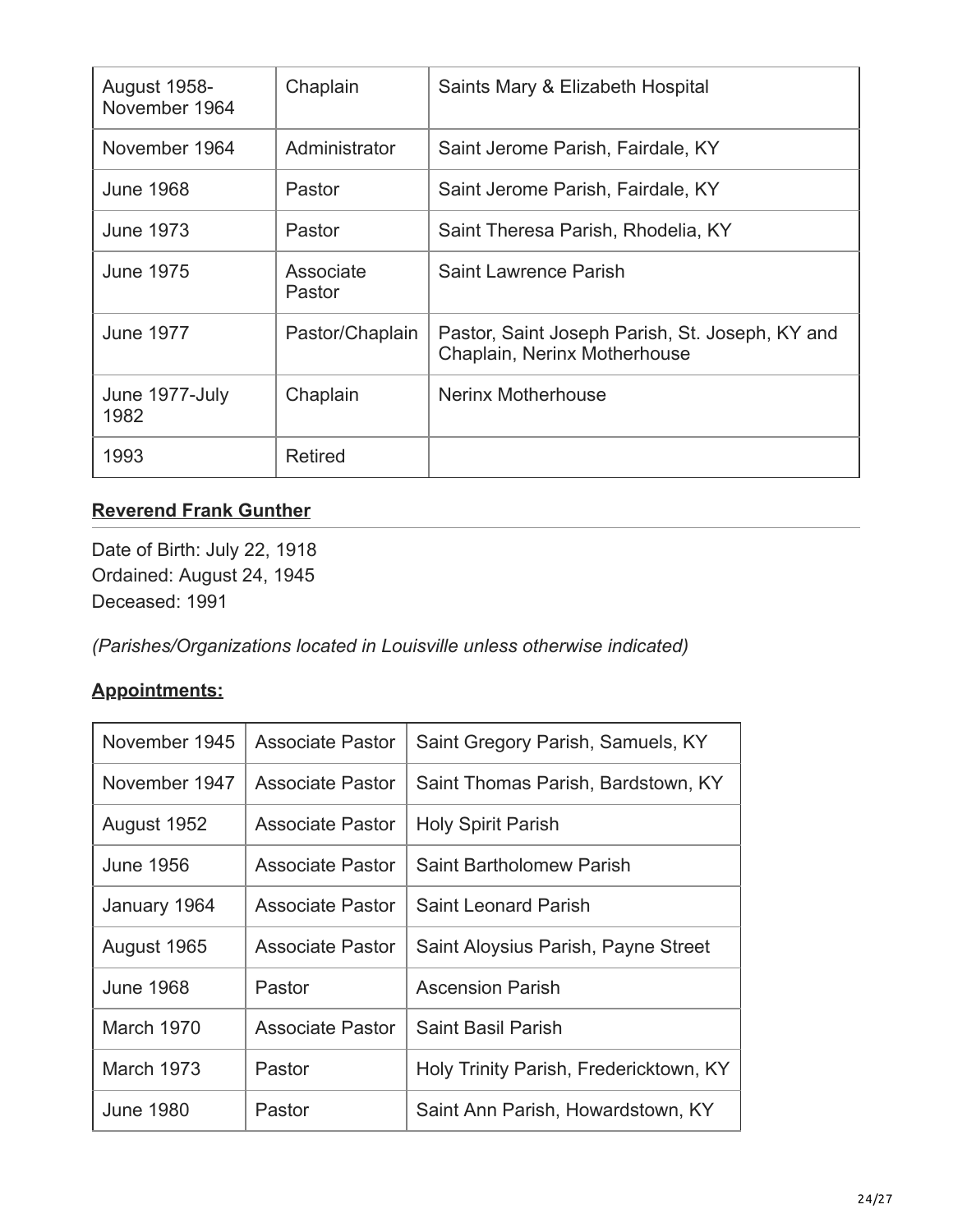|--|

#### **[Reverend James E. Hagan](#page-24-0)**

<span id="page-24-0"></span>Date of Birth: July 27, 1931 Ordained: May 26, 1956 Left priesthood: 1973 Laicized: 1974 Deceased: July 20, 2021 *(Parishes/Organizations located in Louisville unless otherwise indicated)*

## **Appointments:**

| <b>July 1956</b>          | <b>Associate Pastor</b> | Saint Elizabeth of Hungary Parish |
|---------------------------|-------------------------|-----------------------------------|
| September 1959            | <b>Associate Pastor</b> | Saint Leo the Great Parish        |
| August 1965               | <b>Associate Pastor</b> | <b>Holy Family Parish</b>         |
| June 1968-September 1971  | Leave of Absence        |                                   |
| September 1971-March 1972 | <b>Associate Pastor</b> | Saint Polycarp Parish             |
| 1972                      | Leave of Absence        |                                   |

#### **[Reverend Joseph T. Neeson](#page-24-1)**

<span id="page-24-1"></span>Date of Birth: January 8, 1867 Ordained: July 29, 1890 Deceased: 1966

*(Parishes/Organizations located in Louisville unless otherwise indicated)*

| December<br>1890              | Associate<br>Pastor/Chaplain | Associate Pastor, Saint Alphonsus Parish, Daviess<br>County, KY and Chaplain, Mount St. Joseph Academy,<br>Maple Mount, KY                                         |
|-------------------------------|------------------------------|--------------------------------------------------------------------------------------------------------------------------------------------------------------------|
| December<br>1890-June<br>1893 | Chaplain                     | Mount St. Joseph Academy, Maple Mount, KY                                                                                                                          |
| November<br>1892              | Attended                     | From Lebanon, the German colonies of Saint Sylvester<br>Parish, Ottenheim, Lincoln County, KY and Saint Francis<br>of Assisi Parish, New Austria, Boyle County, KY |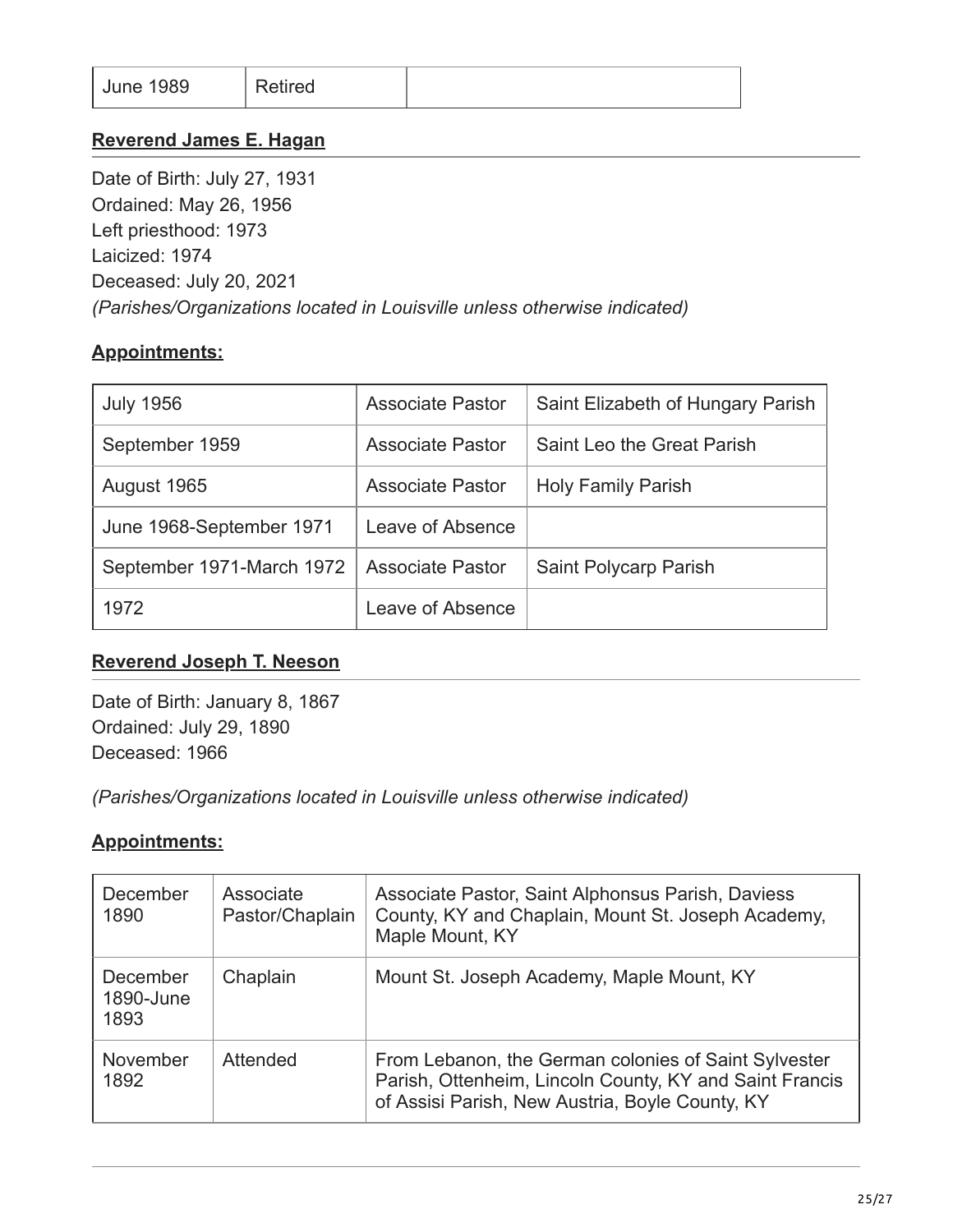| <b>June 1893</b>                              | Associate<br>Pastor | Immaculate Conception Parish (Saint Mary's, 8 <sup>th</sup> Street)                                        |
|-----------------------------------------------|---------------------|------------------------------------------------------------------------------------------------------------|
| August<br>1898                                | Pastor              | Holy Trinity Parish, St. Matthews, KY                                                                      |
| Late 1919-<br><b>November</b><br>1920         | Chaplain            | Good Shepherd Parish, 8 <sup>th</sup> Street                                                               |
| <b>November</b><br>1920-<br>September<br>1921 | Chaplain/Pastor     | Chaplain, Bethlehem Academy, Hardin County and<br>Pastor, Saint John the Baptist Parish, Elizabethtown, KY |
| September<br>1921                             | Pastor              | Saint Ambrose Parish, Cecilia, KY                                                                          |
| <b>April 1925</b>                             | Pastor              | Saint Rose Parish, Cloverport, KY                                                                          |
| November<br>1928                              | Pastor              | <b>Saint Denis Parish</b>                                                                                  |
| <b>July 1957</b>                              | <b>Retired</b>      |                                                                                                            |

## **[Reverend George J. Waldie](#page-25-0)**

<span id="page-25-0"></span>Date of Birth: October 20, 1915 Ordained: May 31, 1947 Deceased: 1996

*(Parishes/Organizations located in Louisville unless otherwise indicated)*

| August 1947         | <b>Associate Pastor</b> | Our Mother of Sorrows Parish       |
|---------------------|-------------------------|------------------------------------|
| November 1948       | <b>Associate Pastor</b> | <b>Holy Name Parish</b>            |
| September 1956-1957 | Chaplain                | Saint Joseph Infirmary             |
| December 1957       | <b>Associate Pastor</b> | Saint Pius X Parish                |
| <b>July 1964</b>    | <b>Associate Pastor</b> | <b>Saint Bartholomew Parish</b>    |
| <b>June 1965</b>    | Pastor                  | Saint Charles Parish, St. Mary, KY |
| <b>June 1969</b>    | Pastor                  | Our Lady Help of Christians Parish |
| <b>June 1970</b>    | Pastor                  | Our Lady Parish                    |